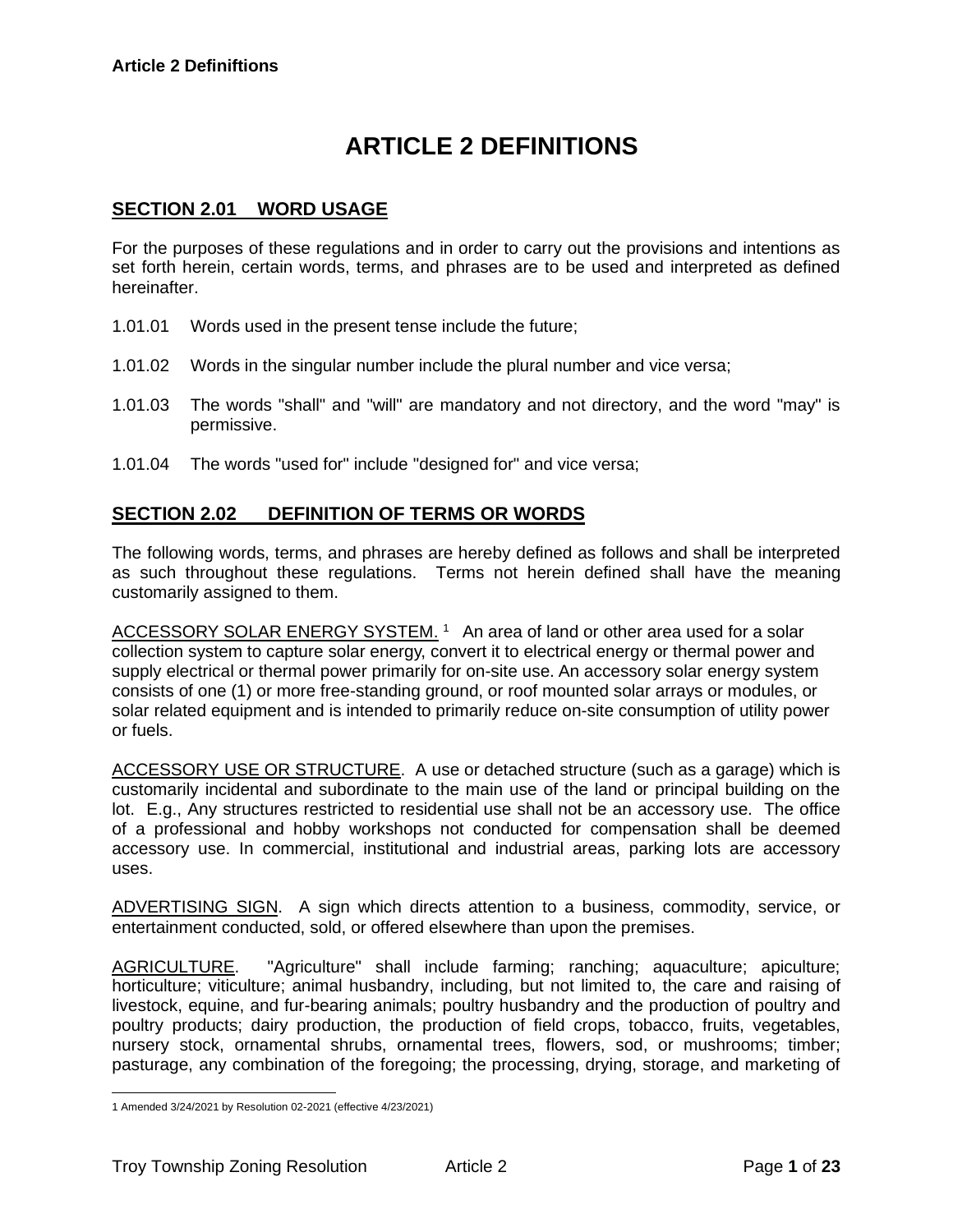agricultural products when those activities are conducted in conjunction with, but are secondary to, such husbandry or production.

AGRICULTURE IMPLEMENT SALES AND RENTAL. The sale or rental of new or used agricultural implements and equipment to be displayed for sale on the premises.

ALL-TERRAIN VEHICLES. Self propelled motor vehicles designed for off-road usage on land and/or water, including, but not limited to, snowmobiles, dirt-bikes, 3-wheel/4-wheel ATV's, and water ski-scooters.

ALLEY. A strip of land, generally to the rear of a parcel or property, dedicated for public use which affords only a secondary means of access to the property or parcel abutting theron.

ALTERATION. Any change to a structure which does not involve a structural change.

ANIMAL CARE FACILITIES. Structures, buildings, or enclosures used for grooming, medical treatment, care and temporary housing of animals, receiving treatment, with temporary housing being limited to 48 hours. Uses include but not limited to pet grooming, pet boarding, veterinary clinics and animal hospitals.

APARTMENT. A room or suite of rooms intended, designed, or used as a residence by a single family.

APPLICANT. The land owner or his authorized representative, who requests a zoning permit as authorized by this Resolution.

APPLICATION. Written request for a change in zoning classification or use authorization as provided for under this Resolution.

AREA OF BUILDING. The number of square feet included within the outside walls excluding porches, breezeways, and terraces.

AVERAGE FINISHED GRADE LEVEL. The average of the grade of the ground at all corners of a building or other structure.

BALCONY. A railing enclosed platform projecting from the outer wall of a building.

BASEMENT. A story partly or wholly underground and having more than one-half of its clear height below the average level of the adjoining ground. A basement shall not be considered a story for purposes of height measurement, or in determining the permissible number of stories.

BILLBOARD OR POSTER PANEL. Any sign or advertisement used as an outdoor display for the purpose of making anything known, the origin or point of sale of which is remote from said display.

BOARD. The Zoning Board of Appeals of Troy Township.

BOARD OF TOWNSHIP TRUSTEES. The board of Township Trustees for Troy Township, Wood County, Ohio.

BOARDING HOUSE. A building or portion thereof, other than a hotel where meals, or lodging and meals for three (3) or more persons are provided for compensation.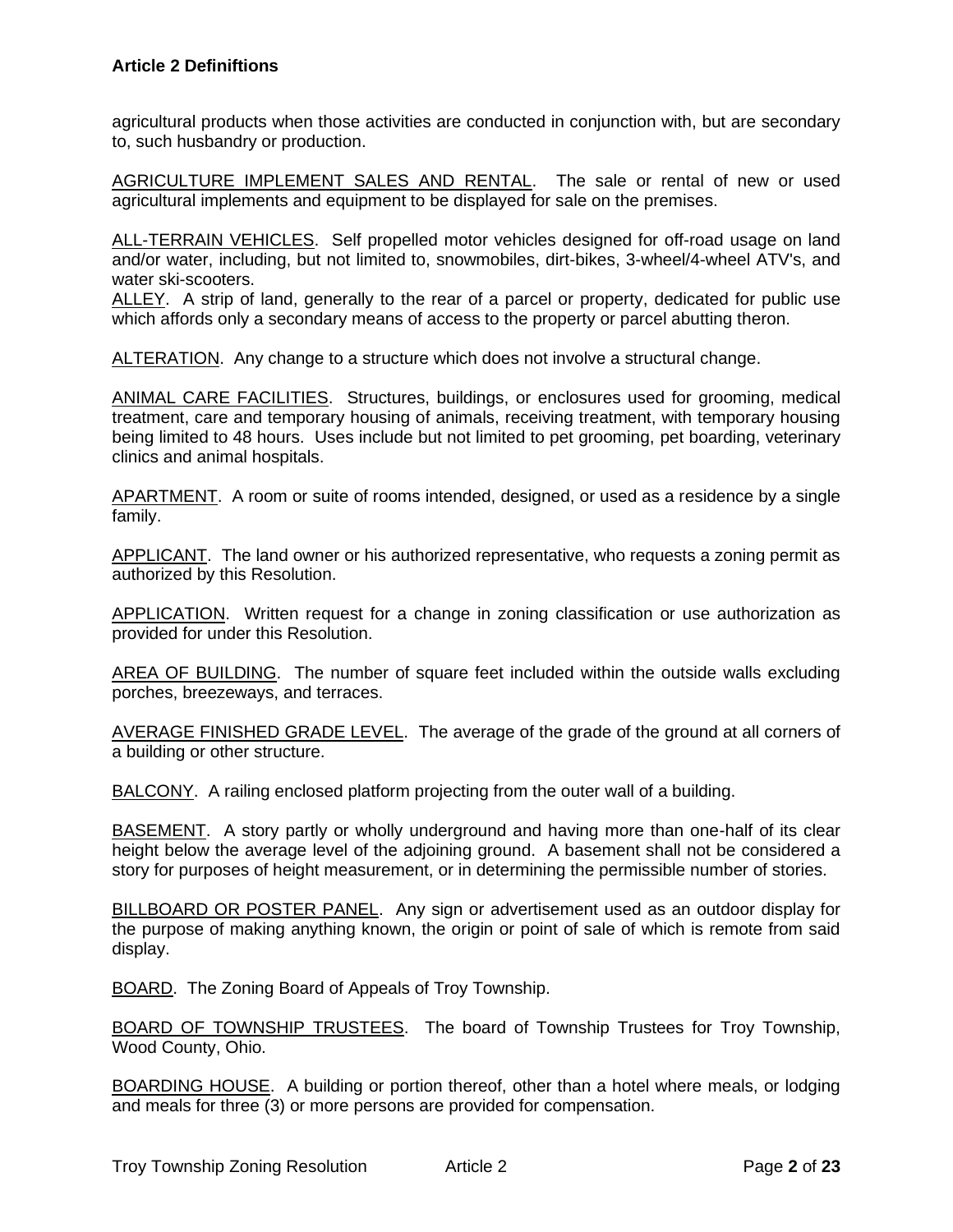BOAT STORAGE. The storage of boats, similar watercraft and marine equipment.

BOTTOMLESS*.* Less than complete opaque covering of male or female genitals, pubic area or buttocks.

BUILDING. Any structure having a roof supported by columns or walls designed or built for the support, enclosure, shelter, or protection of persons, animals, chattels, or property of any kind.

BUILDING, ACCESSORY. See "Accessory Use or Structure"

BUILDING AREA. The space remaining on a lot after the minimum open-space requirements (coverage, yards, setbacks) have been met.

BUILDING, COMMUNITY. A building used by public or private non-profit agencies or organizations which provide social, educational and recreational activities and services to a neighborhood or community.

BUILDING COVERAGE. The amount of land covered or permitted to be covered by a building measured on a horizontal plane at mean grade level and excluding uncovered porches, terraces and steps.

BUILDING, FRONT LINE OF. The line of that face of the building nearest the front line of the lot. This face includes sun parlors and covered porches whether enclosed or unenclosed but does not include steps.

BUILDING HEIGHT. The vertical distance measured from the average finished grade level to, in the case of a flat roof, the level of the highest point of the roof, or, in the case of pitched roofs, to the mean level between the eaves and the highest point of the roof.

BUILDING LINE. A setback line for a principal building on a platted lot.

BUILDING, MAIN. A building in which is contained the principal use of the lot.

BUILDINGS, PRINCIPAL. A building in which is conducted the main or principal use of the lot on which said building is situated.

BUSINESS SERVICES. Any activity conducted for gain which renders services primarily to other commercial or industrial enterprises, or which services and repairs appliances and machines used in homes or business.

BUSINESS SIGN. A sign which directs attention to the business or profession conducted or to the principal products sold upon the premises.

CAMPER VEHICLE. A motor vehicle with overnight accommodations for camping or travel.

CAMPGROUNDS. Land used or intended to accommodate two or more recreational vehicles, tents, or other individual camping units to be used as temporary housing for recreational purposes.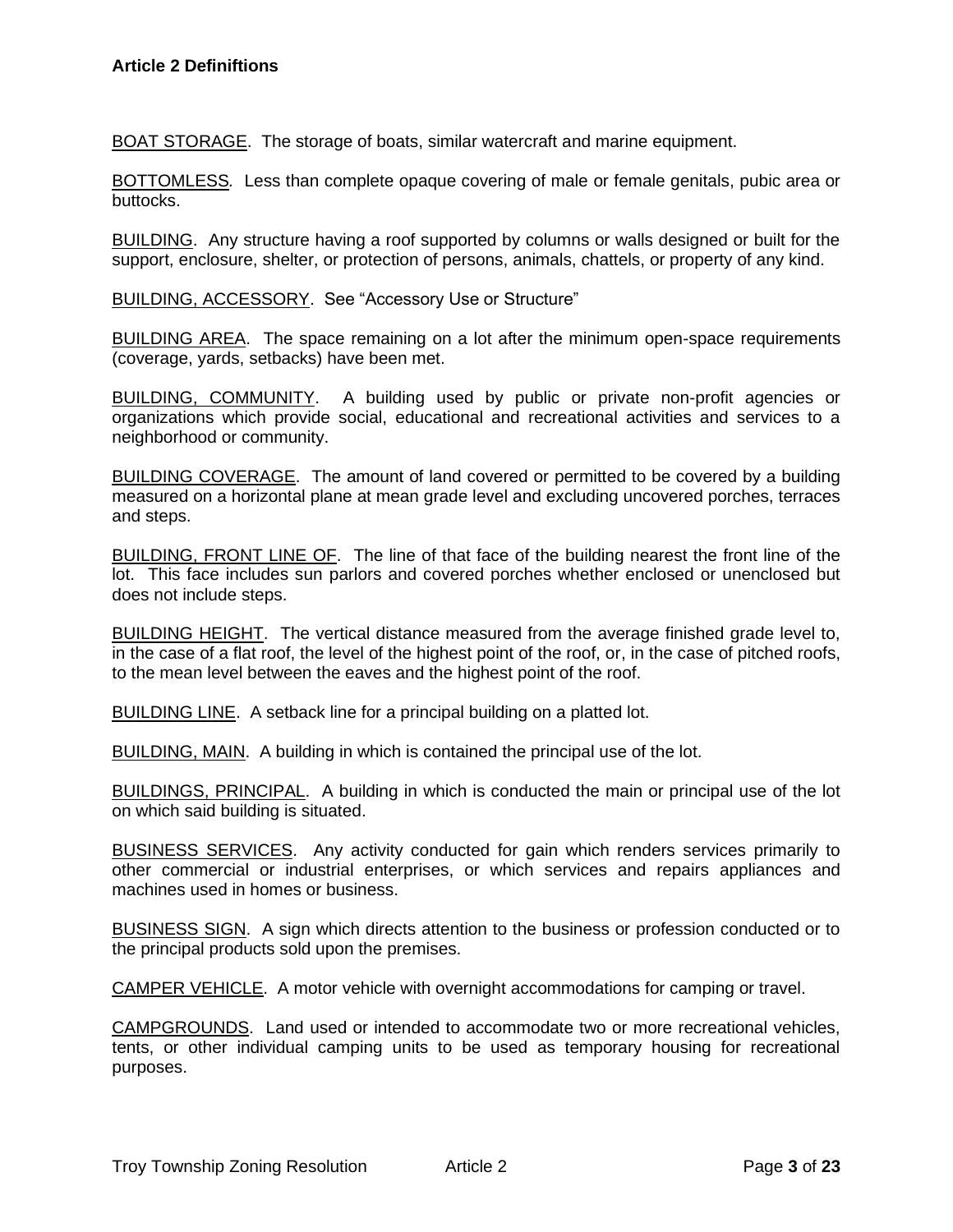CEMETERY, MEMORIAL GARDENS. Land used or intended to be used for the burial of the human or animal dead and dedicated for cemetery purposes, including crematories, mausoleums, and mortuaries if operated in connection with and within the boundaries of such cemetery.

CHILD DAY CARE HOME, TYPE A. A permanent residence of the administrator licensed under ORC 5104 in which child day care or publicly funded child day care is provided for seven (7) to twelve (12) children at one time or for four (4) to twelve (12) children at one time if four (4) or more children at one time are under two (2) years of age.

CHILD DAY CARE HOME, TYPE B. A permanent residence of the provider regulated by ORC 5104 in which child day care is provided for one (1) to six (6) children at one time and in which no more than three (3) children are under two years of age at one time. This type of home shall be considered a residential use of property permitted in all zoning districts in which residential uses are permitted.

CHILD DAY CARE CENTER. Anyplace that provides day care or publicly-funded day care to thirteen (13) or more children at one time or anyplace that is not the residence of the licensee or administrator where child day care is provided to seven (7) to twelve (12) children at one time.

CHIMNEY.  $2$  The flue or flues that carry off exhause from an Outdoor Furnace, firebox or chamber.

CLINIC, MEDICAL. An establishment where human patients who are not lodged overnight are admitted for examination and treatment by a group of physicians practicing medicine together or professionals licensed to practice the healing arts. Any building or other structure devoted to the diagnosis, treatment and care of out-patients.

CLUB. A building or portion thereof or premises owned or operated by a corporation, association, person or persons for social, literary, political, educational or recreational purposes primarily for the exclusive use of members and their guests, but not primarily for profit or to render a service which is customarily carried on as a business.

COMMISSION. The Zoning Commission of Troy Township.

COMMERCIAL VEHICLE. Heavy machinery equipment, dump trucks, tractor and trailer rigs either as one unit or separately, vehicles having more than two axles on the road, and similar vehicles not ordinarily used for personal transportation.

CONDITIONAL USE. A use which is subject to conditional approval by the Board of Zoning Appeals. A conditional use may be granted by the Board only when there is a specific provision for such conditional use made in this Resolution. A conditional use is not a nonconforming use.

COURT. An open unoccupied space, other than a yard, on the same lot with a building or group of buildings and which is bounded on two or more sides by such building or buildings.

COURT, INNER. An inner court is any court other than an outer court. The length of an inner court is the minimum horizontal dimension measured parallel to its longest side. The width of an inner court is the minimum horizontal dimension measured at right angles to its length.

<sup>2</sup> Amended 4/25/2012 by Resolution 06-2012 (effective 5/25/2012)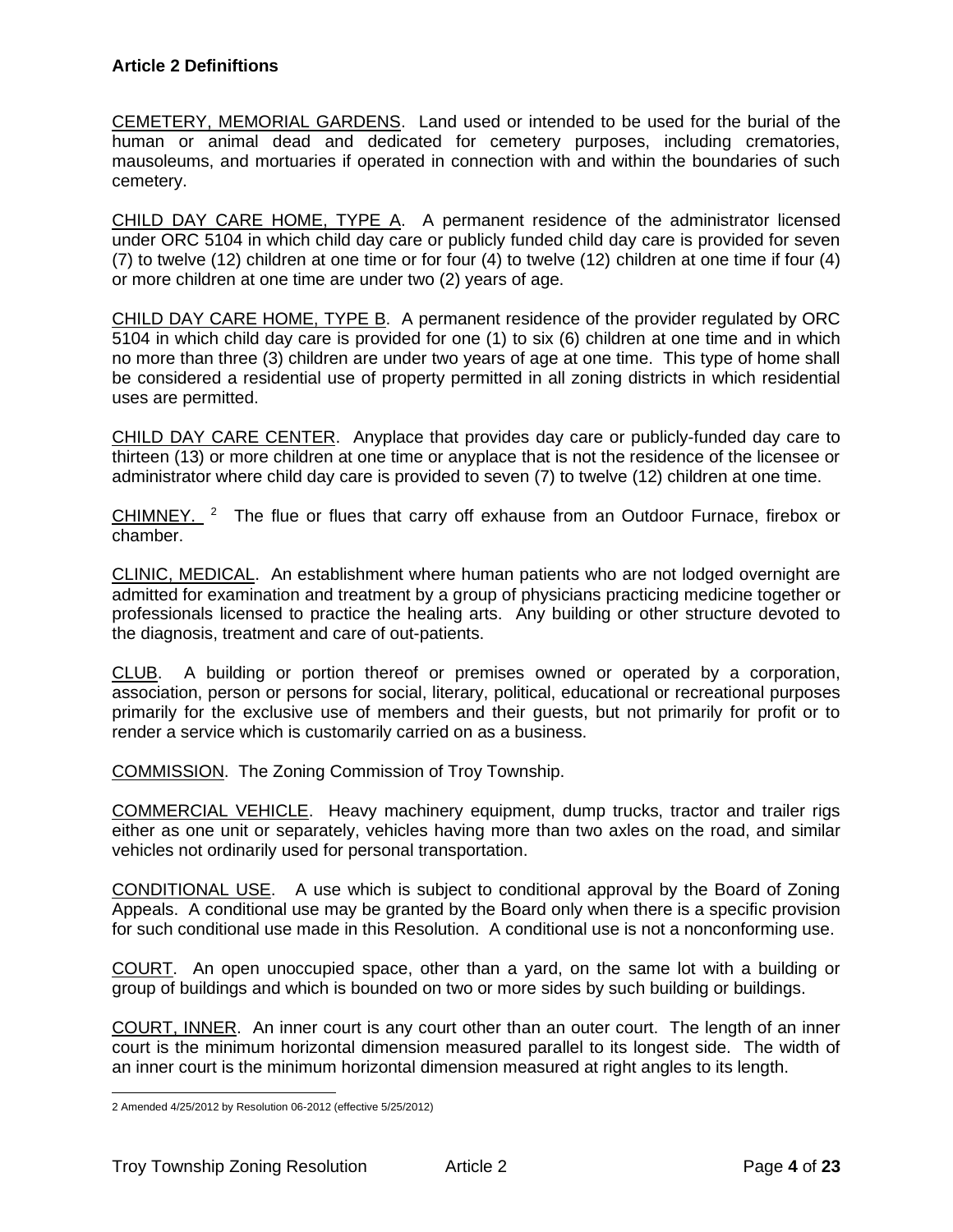COURT, OUTER. An outer court opens onto a required yard, street, or alley. The width of an outer court is the minimum horizontal dimension measured in the same general direction as the yard, street, or alley upon which the court opens. The depth of an outer court is the minimum horizontal dimension measured at right angles to its width.

COVENANT. A private legal restriction on the use of land contained in the deed to property or otherwise formally recorded.

CUL-DE-SAC. A short street having one end open to traffic and being terminated by a vehicle turn-around.

COTTAGE. Building designed and/or constructed for seasonal occupancy only.

DAY CARE FACILITIES. A place other than the permanent residence, which administers to the needs of children or adults providing social, rehabilitation recreational, or educational activities on a daily basis with no provisions for residential care. Uses include, but are not limited to adult day care, child day care, rehabilitative care and nursery schools.

DENSITY. A unit of measurement representing the number of dwelling units per acre of land.

DENSITY, GROSS. The number of dwelling units per acre of total land to be developed including right-of-ways.

DENSITY, NET. The number of dwelling units per acre excluding right-of-ways.

DISH ANTENNA (EARTH STATION) - An accessory structure combination of:

- a) an antenna or dish antenna designed to receive communication or other signals from orbiting satellites;
- b) a low level noise amplifier (LNA) located at the focal point of the receiving antenna which magnifies and transfers the signal; and
- c) a coaxial cable which carries the signal into the interior of the building.

DISTRICT. An area or section of the township within which the zoning regulations governing the use of buildings and premises, the height of buildings, the size of yards, the requirements for off-street parking and the intensity of use are uniform.

DOMINANT TENEMENT. See "Tenement, Dominant."

DRIVE-UP. Establishment or facilities where goods or services are provided from windows or in drive through areas to customers in cars or to the cars, and where the cars are temporarily stopped or standing and which commonly does, or could involve a lineup of cars waiting in line for such goods or services. Current examples of drive-up developments included but are not limited to car washes, drive-up windows at banks and at fast food restaurants.

DWELLING. Any building or portion thereof which is designed and constructed with materials customarily used for residential structures used exclusively for residential purposes containing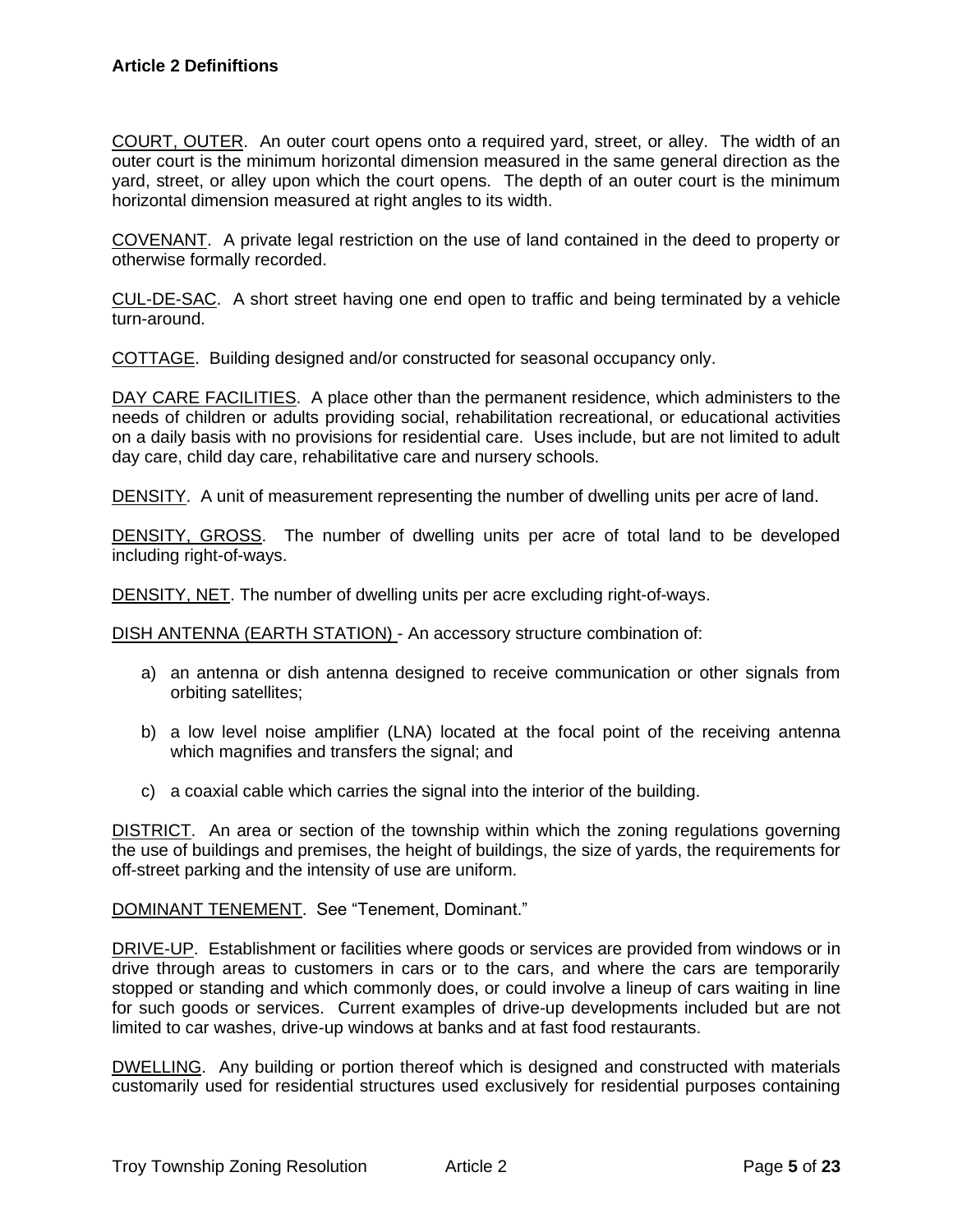one or more dwelling units, and requires a resident building permit from the appropriate authority. The word "dwelling" includes the word "residence."

DWELLING, MULTIPLE-FAMILY. A building arranged, designed, and constructed with materials customarily used for residential structures to be occupied by three or more families living independently of each other and having independent and separate living areas, including apartment houses, apartment hotels, flats and group houses.

DWELLING, SINGLE-FAMILY. A dwelling entirely detached and independent from any other principal structure, arranged, intended, designed and constructed or reconstructed to be occupied by a single family.

DWELLING, TWO-FAMILY. A detached or semi-detached dwelling containing two (2) dwelling units and designed for or occupied exclusively by two (2) families living independently of each other

DWELLING UNIT. A room or group of rooms designed for residential occupancy with cooking facilities for a single family and occupied by a single family unit. There may be one (1) or more "dwelling units" within a single building.

E-CLASS WOOD BURNER.<sup>3</sup> An Outdoor Furnace that has been approved by the EPA.

EASEMENT. A grant by the property owner of the use of a part of the property by the public, a corporation or persons for specific purposes.

EXTRACTION INDUSTRY. The removal of soil, sand, gravel or minerals from land or water for purposes of resale or use in the commercial operation of a business or the production of a good or service.

FAMILY. One or more persons who live together in one dwelling unit and maintain a common household, whether or not related to each other by birth or marriage. A "family" may also include domestic servants and gratuitous guests.

FARM MARKET. A commercial enterprise accessory to an agricultural use where fifty (50) percent or more of the gross income received from the market is derived from produce raised on farms owned or operated by the market operator in a normal crop year.

FARM RECREATION ENTERPRISE. Farms, where part of the premises are adapted for use as recreation activities, including picnicking, paintball, sports areas, fishing waters, camping, scenery and nature recreation areas, hunting areas, hunting preserves and watershed projects.

FLOOR AREA. The sum of the gross horizontal areas of the several floors of a building, measured from the exterior faces of exterior walls or from the centerline of walls separating two (2) buildings. "Floor area" shall not include: basement space, elevator and stair bulkheads, attic space, terraces, breezeways and open porches and uncovered steps.

FOOD PROCESSING. The preparation or processing of food products.

<sup>3</sup> Amended 4/25/2012 by Resolution 06-2012 (effective 5/25/2012)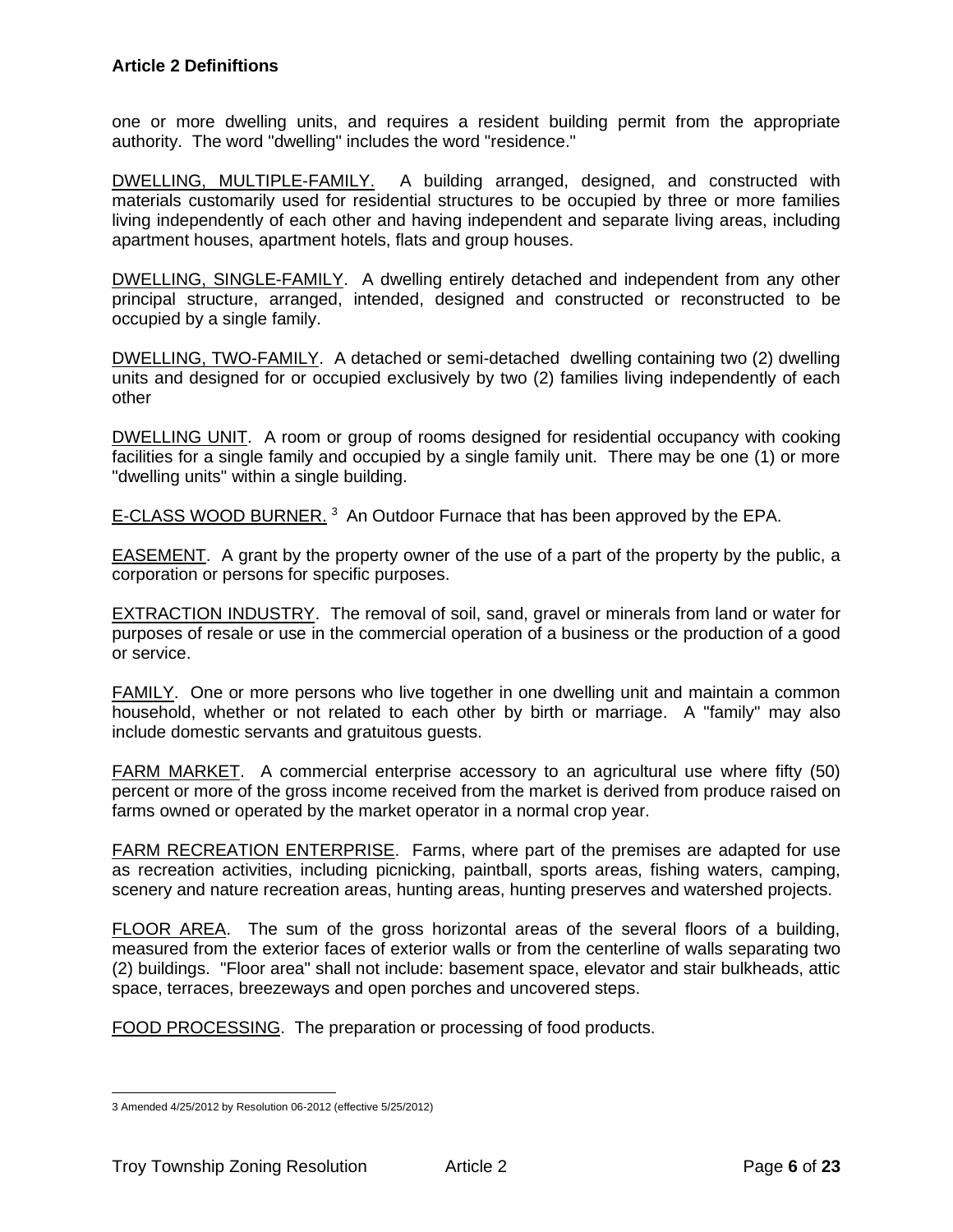FORESTRY. The growing and care of trees for commercial purposes, including the cutting and marketing of timber.

FRONTAGE. All the property on one side of a street between two intersecting streets (crossing or terminating), measured at the public right-of-way line, or if the street is dead-ended, then all of the property abutting on one side between an intersecting street and the dead-end of the street.

GARAGE, PRIVATE. A detached accessory structure or portion of a principal building designed or used for the storage of not more than four (4) motor vehicles owned and used by the occupants of the building to which it is accessory. Not more than one of the vehicles may be a commercial vehicle, which shall not exceed a one-ton capacity.

GARAGE, STORAGE. A building or portion thereof designed or used exclusively for storage of motor driven vehicles, and at which motor fuels and oils are not sold, and motor-driven vehicles are not equipped, repaired, hired or sold.

GARBAGE INCINERATOR OR DUMP. A facility for dumping, storing, burying, reducing, disposing of, or burning garbage or items specified in the Code.

GAS STATION, SERVICE STATION. Any premises used for supplying gasoline and oil, at retail direct to the customer, including accessories, parts and minor services or repair for motor vehicles, but not including body or fender work, painting or major motor repairs. Storage tanks shall be located completely within lot lines and underground.

GLARE.<sup>4</sup> The effect produced by light with intensity sufficient to cause annoyance, discomfort, or loss in visual performance and visibility.

GREENHOUSE. A building or structure enclosed with glass or other glazing used for the cultivation and production of plants.

GROSS LEASABLE AREA. The total floor area designed for tenant occupancy and exclusive use, including basements, mezzanines, and upper floors, if any; expressed in square feet and measured from the center line of joint partitions and from outside wall faces. It is all that area on which the tenants pay rent; it is the area producing income abbreviated GLA.

GROUP ADULT CARE FACILITY. Any residence, facility, institution, hotel, congregate housing project, or similar facility licensed pursuant to ORC 3722 that provides accommodations and supervision to three (3) to sixteen (16) unrelated adults, at least three (3) of whom are provided: assistance with activities of daily living; assistance with self-administration of medication; or preparation of special diets pursuant to the instructions of a physician or a licensed dietitian.

GROUP FOSTER HOME. A private residence certified by the State of Ohio in which children are received apart from their parents, guardian, or legal custodian, by an individual reimbursed for providing the children non-secure care, supervision, or training twenty-four (24) hours a day. Any certified foster home shall be considered to be a residential use of property for purposes of municipal, county, and township zoning and shall be a permitted use in all zoning districts in which residential uses are permitted.

<sup>4</sup> Amended 3/24/2021 by Resolution 02-2021 (effective 4/23/2021)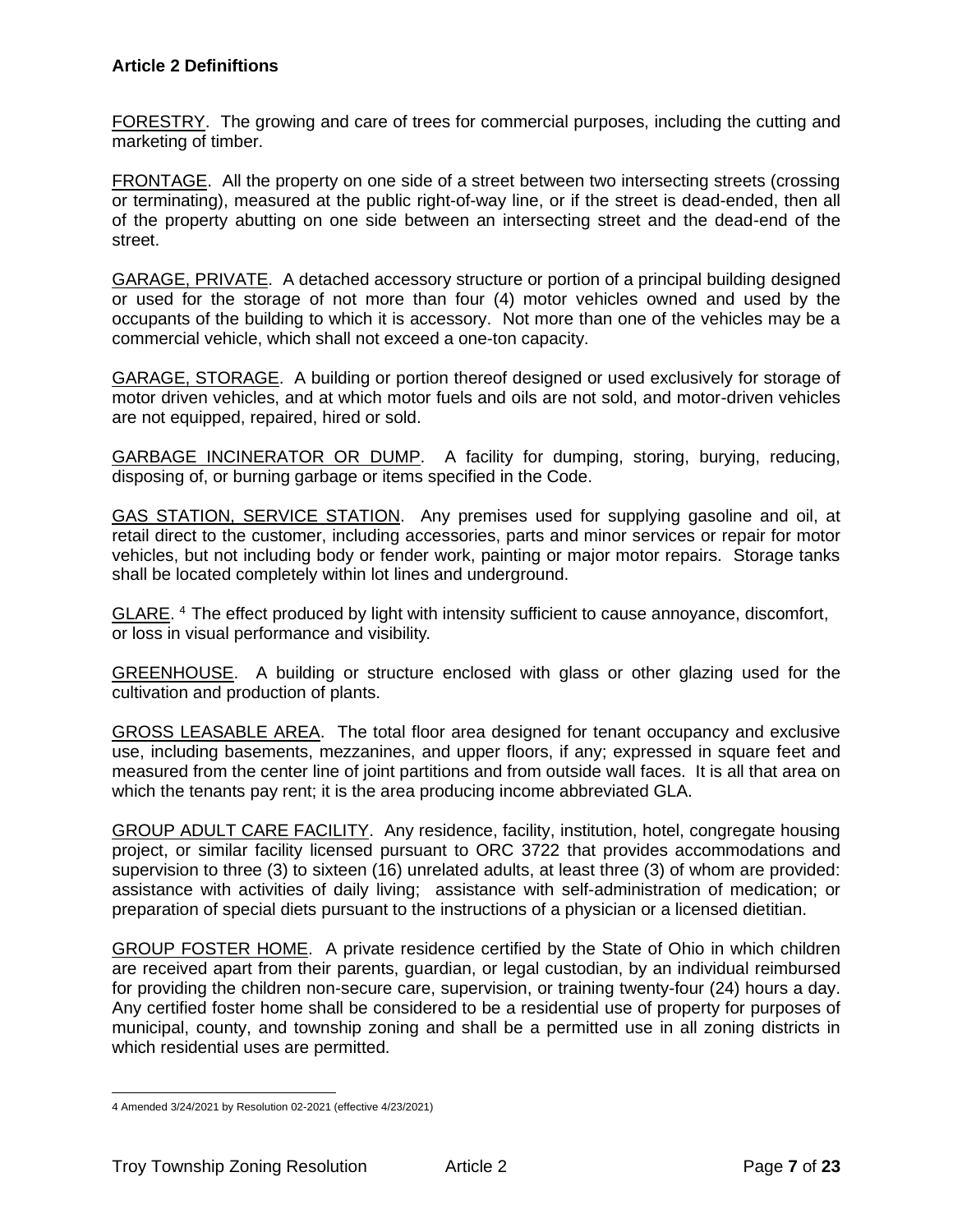GROUP MR/DD RESIDENTIAL FACILITY. A residential facility licensed under ORC 5123.19 or otherwise regulated by the Department of Mental Retardation and Developmental Disabilities that provides room and board, personal care, habilitation services, and supervision in a family setting for at least six (6) but not more than sixteen (16) persons with mental retardation or a developmental disability.

HEALTH CARE CLINICS. A health care facility which provides for diagnosis and treatment services on an emergency or outpatient basis with no provisions for residential care.

HOME PROPERTY BUSINESS. <sup>5</sup> An accessory use which is an activity, profession, occupation, service, craft or revenue-enhancing hobby which is incidental and subordinate to the use of the premises as a single family dwelling and is conducted entirely within the dwelling unit, or other outbuilding on the site by a conditional use permit without any significant adverse effor upon the surrounding neighborhood.

HIGHWAY, MAJOR. A street or road of considerable continuity and used primarily as a traffic artery for inter-communication among large areas.

HOSPITAL. A health care facility which provides for diagnostic, medical, surgical or psychiatric treatment and care. It may include but not limited to related facilities for educational and training facilities for health professionals. Any building or other structure containing beds for at least four patients and devoted to the diagnosis, treatment or other care of human ailments.

HOTEL. A building in which lodging, or boarding and lodging, are provided and offered to the public for compensation and in which ingress and egress to and from all rooms is made through an inside lobby or office normally supervised by a person in charge at all hours. As such, it is open to the public as distinguished from a boarding house, a lodging house, or an apartment which are herein defined. A building, or any part of a building which contains living and sleeping accommodations for transient occupancy and has a common entrance or entrances.

INDUSTRIALIZED UNIT. An assembly of materials or products comprising all or part of a total structure assembled in a factory and built in compliance with the Ohio Basic Building Code, which, when constructed, is self-sufficient or substantially self-sufficient and when installed, constitutes the structure or part of a structure, except for preparations for its placement and meets the definition of Industrialized Unit under O.R.C. 3781.10(H).

INSTITUTION. A building or land occupied by a non-profit corporation or a non-profit establishment for public use.

INSTITUTIONAL HEALTH CARE FACILITIES. A public or nonprofit institution which provides for residential health care and maintenance for mental health or developmentally disabled persons.

JUNK STORAGE AND/OR SALES. Two or more unlicensed vehicles, or any lot, land or structure, or part thereof, used primarily for the collection, storage and/or sale of waste paper, rags, scrap metal or discarded material, or for the collecting, dismantling, storage, or salvaging of machinery or vehicles not in operating condition, and/or for the sale of parts thereof.

<sup>5</sup> Amended 12/19/2012 by Resolution 16-2012 (effective 01/18/2013)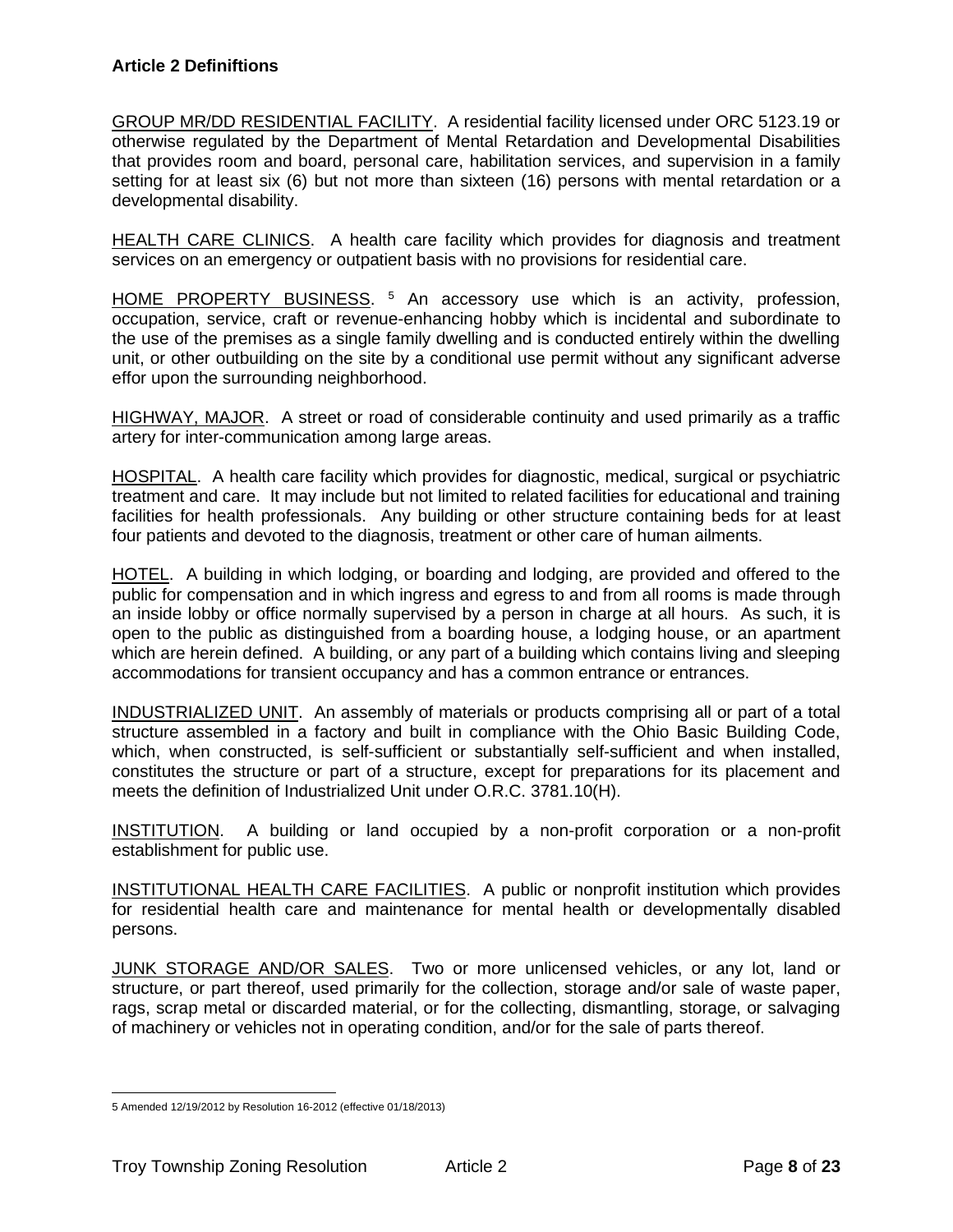JUNK YARD. An open area where waste, scrap metal, paper, rags, or similar materials are brought, sold, exchanged, stored, packed, or handled, including building wrecking yards, but excluding uses taking place entirely within an enclosed building. This definition also includes recycling centers.

KENNEL. Any lot or premises on which five (5) or more dogs, more than three (3) months of age, are kept for boarding purposes, or for other commercial purposes excluding animal husbandry.

LABORER, SEASONAL. An individual employed only during the growing and/or harvesting or processing of agricultural products and whose place of employment is primarily on the premises on which the product is grown.

LOADING SPACE. An off-street space or berth on the same lot with a building, or contiguous to a group of buildings, for the temporary parking of a commercial vehicle while loading or unloading merchandise or materials, and which abuts upon a street or other appropriate means of access. A space within the principal building or on the same lot therewith, providing for the standing, loading, or unloading of trucks. Such space shall have direct usable access to a street or alley. Where such loading space has been provided, an additional space lying alongside, contiguous to and not separated from the first such loading space need not be wider than twelve feet.

LODGING HOUSE. As herein defined is a building other than a hotel where lodging three or more persons is provided for compensation pursuant to previous arrangement and not to anyone who may apply.

LOT. A plot or parcel of land occupied by or legally capable of being occupied by a building and/or accessory structures and to include such open yard areas as are required by this Resolution and having its principal frontage upon a public street or place.

LOT, MINIMUM AREA OF. The total horizontal area within the boundaries of a lot exclusive of all rights-of-way of any access easement, alley, public or private street. The area of a lot computed exclusive of any portion of the right-of-way of any public thoroughfare.

LOT, CORNER. Any lot at the junction of and abutting on two or more intersecting streets.

LOT, COVERAGE. The ratio of enclosed ground floor area of all buildings on a lot to the horizontally projected area of the lot, expressed as a percentage.

LOT DEPTH. The horizontal distance between the front and rear lot lines, measured along the median between the two side lot lines.

LOT FRONTAGE. The horizontal distance of the boundary line of a lot abutting a street or road right-of-way. On corner or through lots, the street or building address shall be considered frontage.

LOT, INTERIOR. Any lot other than a corner lot.

LOT LINE, FRONT. For an interior lot, a "front lot line" is a road right-of-way line. On a corner lot, the road right-of-way line having the least dimension shall be considered the "front lot line".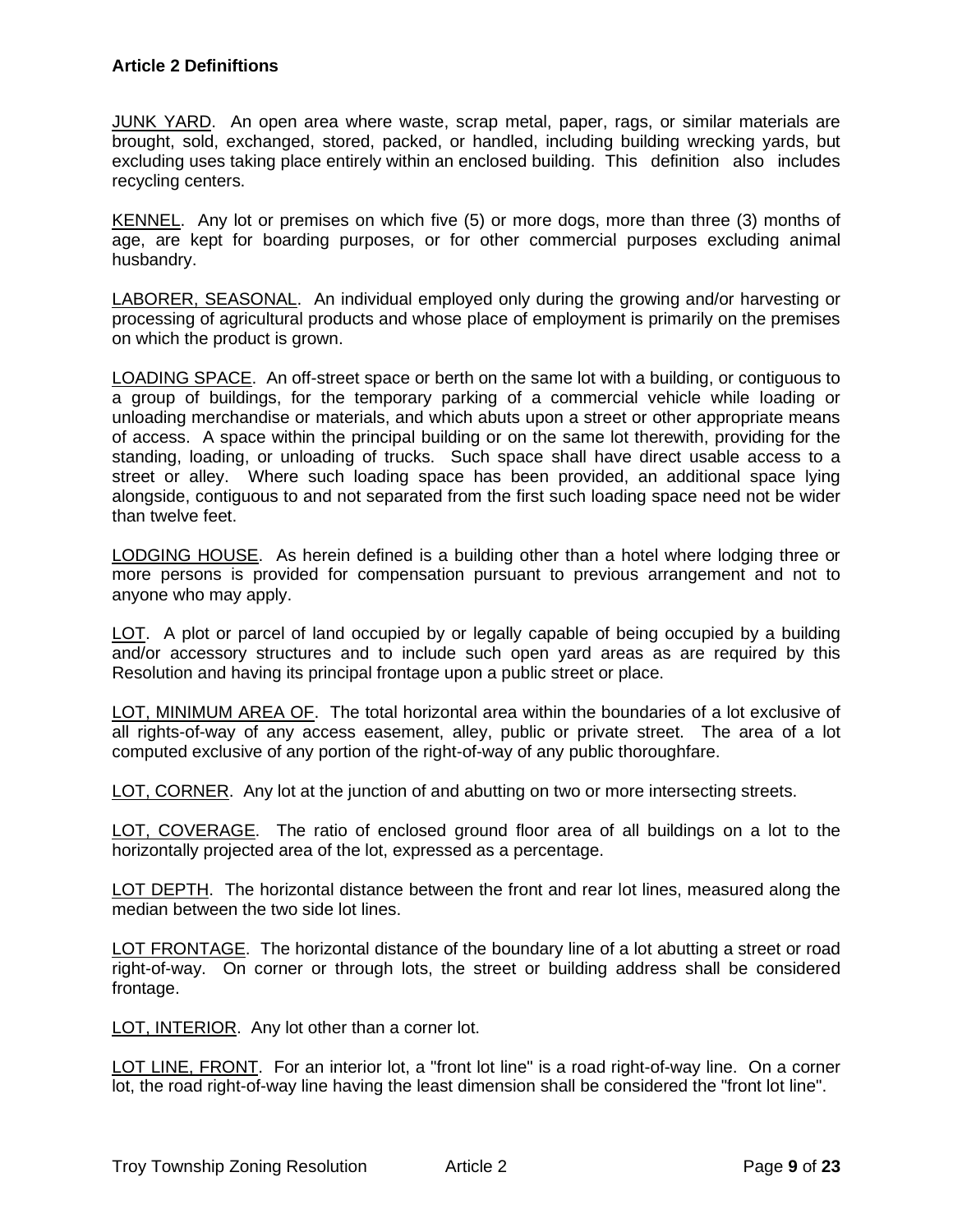LOT LINE, REAR. Any lot line, other than the road right-of-way line, which is parallel to the front lot line or within forty-five degrees of being parallel to the front lot line.

LOT LINE, SIDE. A "side lot line" is any lot line which is not a front lot line or a rear lot line.

LOT OF RECORD. A lot which is part of a subdivision, the map of which has been recorded in the Office of the County Recorder or Auditor of Wood County, Ohio; or a parcel of land described by metes and bounds, the description of which has been recorded in the Office of the County Recorder.

LOT, THROUGH. A lot which has frontage on a public road at both the front and rear of the lot.

LOT WIDTH. The horizontal distance between the side lot lines, measured at right angles to the lot depth at the legally established building setback line.

MAJOR STREET. A dedicated street within Wood County which has been classified as a dual highway, dominant major street, a major street, a secondary major street, or a main county road on the Official County Highway Plan.

MAIN BUILDING. (See "Building, Principal")

MANUFACTURED HOME. A single family dwelling unit fabricated in an off-site facility, which contains a mobile-component designed and maintained in condition for transportation to the site at which it is to be located for occupancy, except for minor and incidental unpacking and assembly operations, and placement on jacks or other foundation, and connected to essential public utilities. Such unit falls under the definition of Manufactured Home in Section 4501.01 of the Ohio Revised Code and is in corformance with the federal construction and safety standards established by the Secretary of Housing and Urban Development pursuant to the "Manufactured Housing Construction and Safety Standards Act of 1974" and has a label or tag permanently affixed to it certifying compliance with all applicable federal construction and safety standards.

MANUFACTURED HOME PARK. Any site, lot, field, or tract of land upon which two (2) or more manufactured homes which contain a mobile component or mobile homes used for human habitation are parked, either free of charge or for revenue purposes, which shall include any roadway, building, structure, vehicle or enclosure used or intended for use as part of the facilities of such Manufactured Home Park; and falling within the definition of "Manufactured Home Park" in the Ohio Revised Code 3733.01.

MANUFACTURING. Any production or industrial process, including food processing, which combines one or more raw materials or components into a product, or which changes the nature of the materials entering the process.

MANUFACTURING, GENERAL. Any manufacturing or industrial process including food processing and plant product processing, except that which is incident to agricultural operations on an individual's property holdings, which by the nature of the materials, equipment and process utilized are not objectionable by reason of odor, noise, vibration, cinders, gas, fumes, dust, smoke, refuse matter or water carried waste.

MANUFACTURING, RESTRICTED. Any manufacturing or industrial processing which by the nature of the materials, equipment and process utilized are to a considerable measure clean, quiet and free of any objectionable or hazardous element. Restricted manufacturing/industrial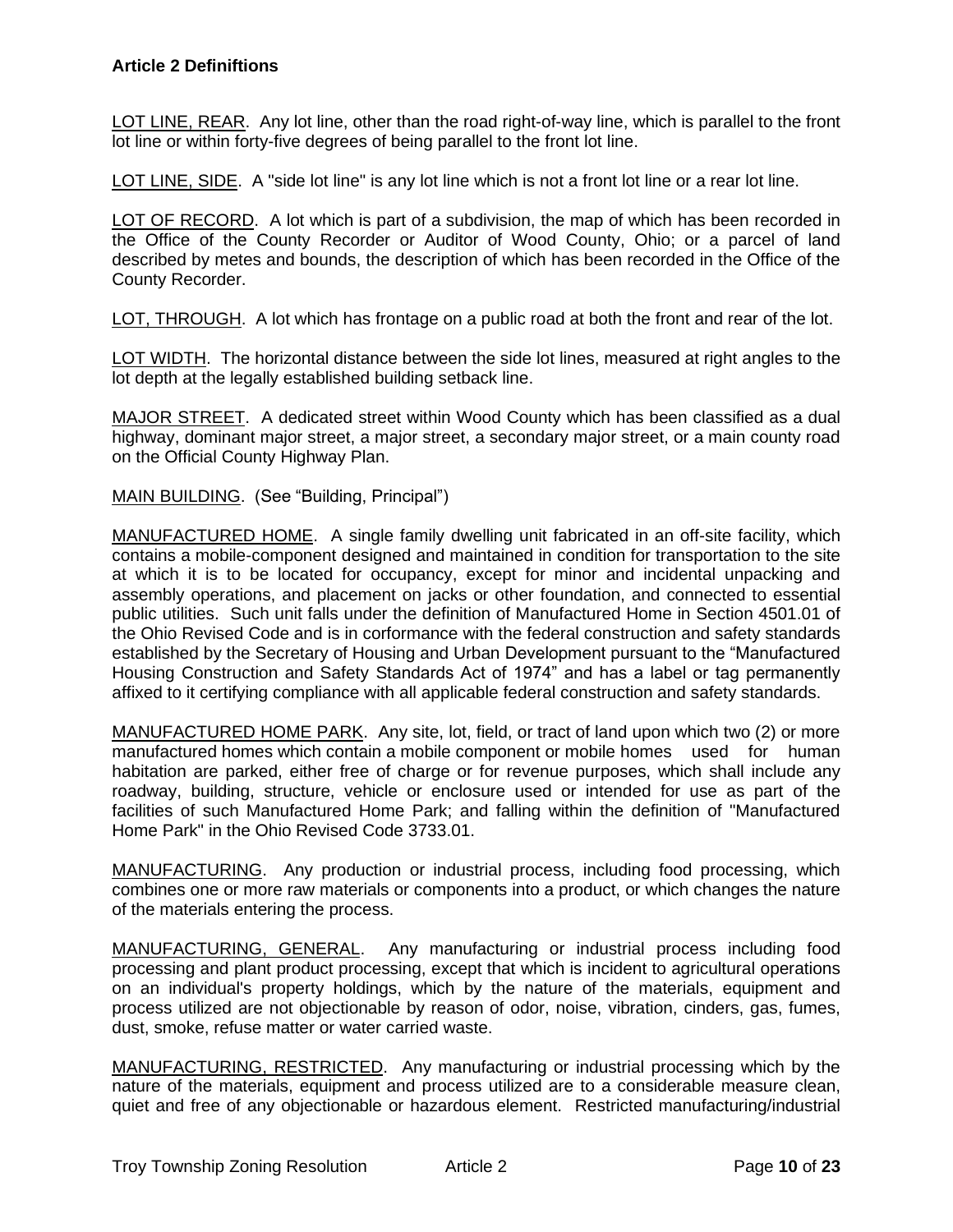uses shall include the industrial uses listed below and any other uses which are determined to be of the same general character: drugs, jewelry, musical instruments, sporting goods; processing and assembly of glass products, small household appliances, electronic products and parts for production of finished equipment; research and testing laboratories; printing and engraving plants.

MARINE SALES AND SERVICE. The sale and service of watercraft and marine equipment.

MASSAGE THERAPY BUSINESS. An establishment or place licensed by the state to provide massage therapy services.

MOBILE COMPONENT. An element of a dwelling unit which permits mobility by containing a wheeled chassis as an integral structural element.

MOTOR COURT OR MOTEL. A building or group of buildings used for the temporary residence of motorists or travelers.

MOTOR VEHICLE SERVICE STATION. Any premises used for supplying gasoline and oil, at retail direct to the customer, including accessories, parts and minor services or repair for motor vehicles, but not including body or fender work, painting or major motor repairs.

MOTOR VEHICLE SALES AND RENTAL. The sale or rental of new and used motor vehicles, motorcycles, recreational vehicles, trailers, or travel trailers, to be displayed and sold on the premises and accessory services.

MOTOR VEHICLE SALVAGE. The dismantling, wrecking and/or salvage of used motor vehicles or trailers, or the storage, sale, or dumping of dismantled, partially dismantled, obsolete or wrecked vehicles or their parts.

MOTOR VEHICLE SALVAGE YARD. Any place where two (2) or more motor vehicles not in running condition or parts thereof are stored in the open, in a fenced area, or in a partially enclosed building, and are not being restored to operation, or any land used for wrecking, storing and/or salvage of such motor vehicles or farm machinery, or parts thereof, stored in the open and not being restored to operating conditions.

NATURAL WOOD. <sup>6</sup> Wood that has not been painted, varnished or coated with similar material, has not been pressured treated with perservatives and does not contain resins or glues as in plywood or other composite wood products.

NEW OUTDOOR FURNACE. <sup>7</sup> An Outdoor Furnace that is first installed, established or constructed after the effective date for Outdoor Furnace.

NONCONFORMING USE. A building or land lawfully occupied by a use at the effective date of this Resolution, or amendment thereof, which does not conform after the passage of this Resolution, or amendment thereof, with the use requirements of the district in which it is situated or the development standards of this Resolution by reason of restrictions on area, height, yards, its location on the lot, bulk, or other standards concerning the structure for the District in which such "nonconforming use" is located.

<sup>6</sup> Amended 4/25/2012 by Resolution 06-2012 (effective 5/25/2012)

<sup>7</sup> Amended 4/25/2012 by Resolution 06-2012 (effective 5/25/2012)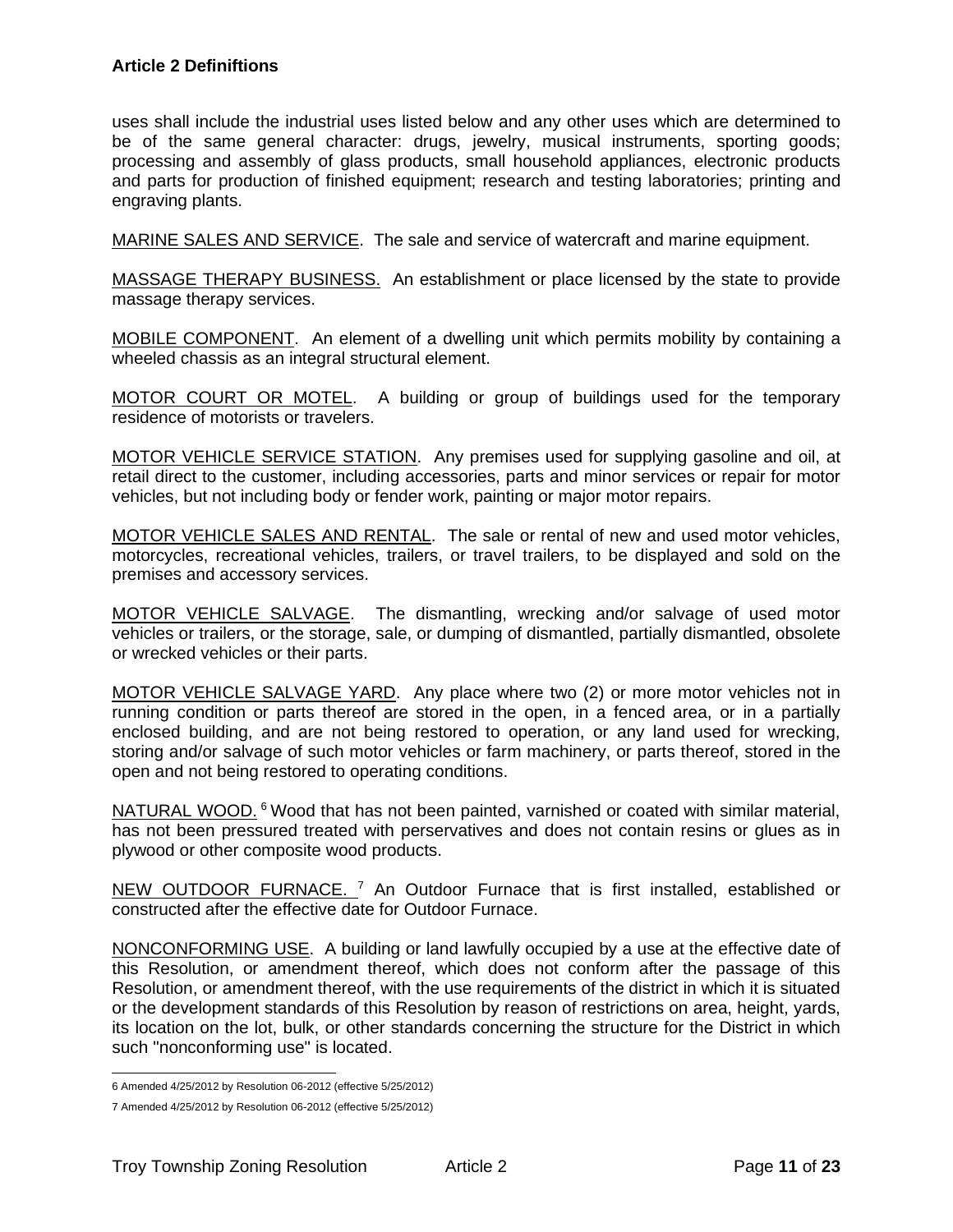NUDE OR NUDITY. The showing, representation, or depiction of human male or female genitals, pubic area or buttocks, with less than complete opaque covering of any portion thereof, or female breasts with less than a complete opaque covering or any portion thereof below the top of the nipple, or of covered male genitals in a discernible turgid state.

NUISANCE. Anything, condition, practice, or conduct that endangers health and safety, or is unreasonably annoying, unpleasant, obnoxious, or offends the senses, or obstructs the free use and comfortable enjoyment of property, or essentially interferes with the comfortable enjoyment of life (e.g., excessive or noisy vehicular traffic, dust, glare, and smoke.) A "nuisance" shall include any "attractive nuisance" which may prove detrimental to children whether in a building, on the premises of a building, or upon an unoccupied lot (e.g., this includes any abandoned wells, shafts, basements, or excavations; abandoned refrigerators and motor vehicles; or any structurally unsound fences or structures; or any lumber, trash, fences, debris, or vegetation which may provide a hazard for inquisitive minors).

NURSERY, PLANT MATERIALS. Land, building, structure, or combination thereof for the storage, cultivation, transplanting of live trees, shrubs, or plants offered for retail sale on the premises or wholesale including products used for gardening or landscaping.

NURSERY SCHOOL. A school designed to provide day-time care or instruction for two (2) or more children and operated on a regular basis. "Nursery School" is synonymous with the term "Day Care Center". An occupied dwelling unit shall not be considered a nursery school.

NURSING HOME. A home used for the reception and care of individuals who by reason of illness or physical or mental impairment require skilled nursing care and of individuals who require personal care services, but not skilled nursing care. A nursing home is licensed to provide personal care services and skilled nursing care as evidenced by a certificate of need.

OFF-STREET PARKING SPACE. An off-street space available for the parking of one motor vehicle and having an area of not less than two hundred square feet, exclusive of passageways, driveways and other maneuvering area appurtenant thereto and giving access thereto. Such space shall have direct access to a street or alley.

OFFICES FOR PROFESSIONAL ACTIVITIES. The use of offices, including clinics, and related space for such professional services as are provided by doctors, dentists, lawyers, architects and engineers.

OUTDOOR FURNACE. <sup>8</sup> Any equipment, device, appliance or apparatus or any part thereof, which is installed, affixed or situated outdoors for the primary purpose of combustion of fuel to product heat or energy used as a component of a heating system providing heat for any interior space or water source. The Outdoor Furnace would be considered an accessory use to the main building.

PARCEL. An area of land shown as a unit or contiguous units on the County Auditor's map.

PARKING AREA. An open, unoccupied space used or required for use for parking of automobiles exclusively.

<sup>8</sup> Amended 4/25/2012 by Resolution 06-2012 (effective 5/25/2012)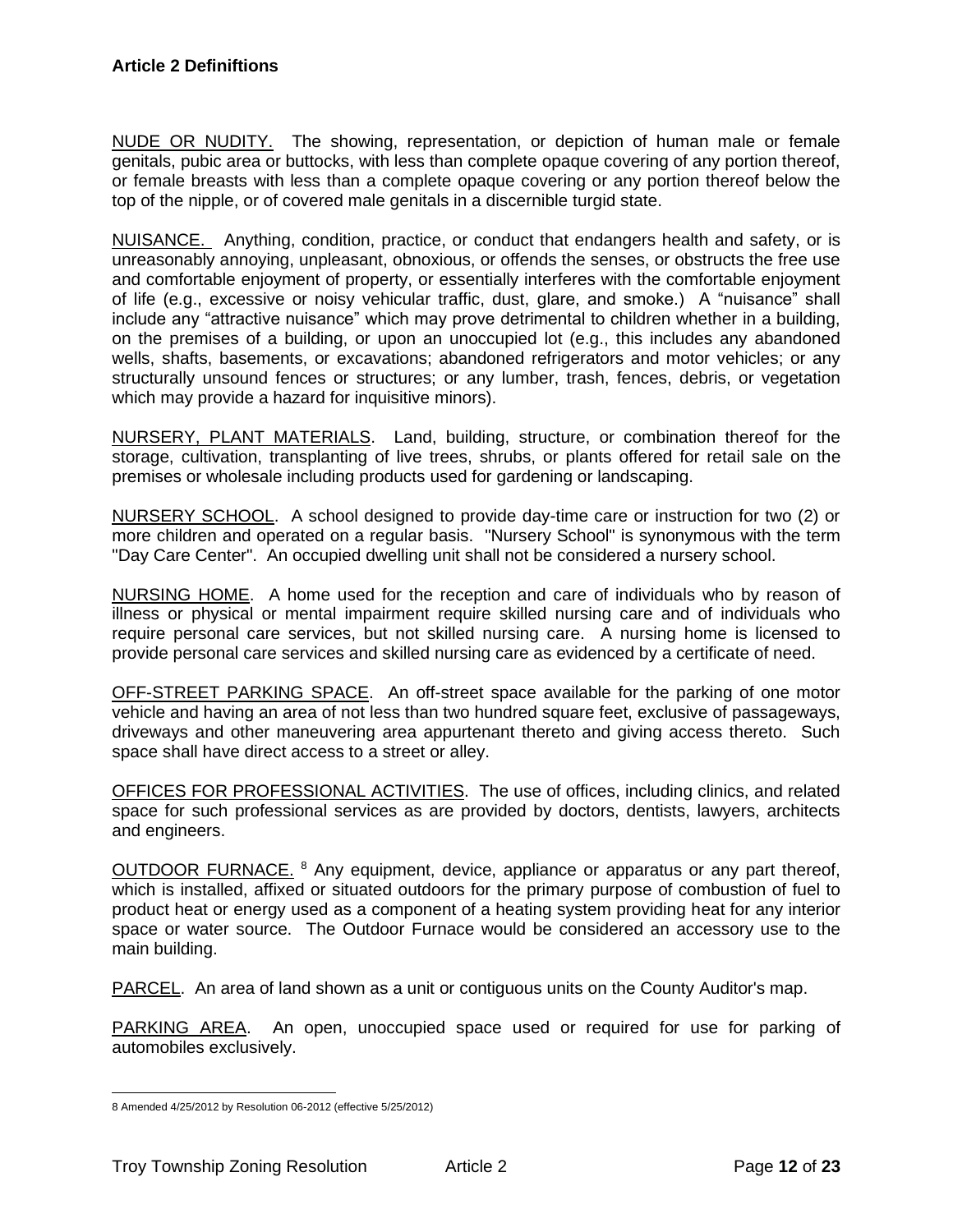PARKING LOT. Any off-street area or structure which contains one or more parking, vehicular storage, loading or stacking spaces for commercial, institutional recreational or industrial use, whether free or for compensation; or contains five (5) or more parking spaces for any residential use

PARKING SPACE. An area available for the parking of one (1) motor vehicle and having an area of not less than one hundred and seventy-one (171) square feet exclusive of passageways, driveways and other maneuvering area appurtenant thereto and giving access the principal building or in an accessory structure, or unenclosed, having an area of not less than two hundred (200) square feet exclusive of driveways.

PERFORMANCE BOND OR SURETY BOND. An agreement by a subdivider or developer with the Township for the amount of the estimated construction cost guaranteeing the completion of physical improvements according to plans and specifications within the time prescribed by the subdivider's agreement.

PERMANENT FOUNDATION. A permanent masonry, concrete or locally approved footer or foundation, to which a dwelling or manufactured or mobile home may be affixed.

PERMANENTLY SITED MANUFACTURED HOME. A manufactured home that meets all of the following criteria:

- a) The structure is affixed to a permanent foundation and is connected to appropriate facilities;
- b) The structure, excluding any addition, has a width of at least 22 feet at one point, a length of at least 22 feet at one point, and a total living area of at least 900 square feet, excluding garages, porches, or attachments;
- c) The structure has a minimum 3:12 residential roof pitch, conventional residential siding, and a six inch minimum eave overhang, including appropriate guttering;
- d) The structure was manufactured after January 1, 1995;
- e) The structure is not located in a manufactured home park.

PERSON. The word "person" includes a firm, partnership, or corporation as well as an individual.

PERSONAL SERVICES. Any enterprise conducted for gain which primarily offers services to the general public such as shoe repair, watch repairing, barber shop, beauty parlors, and similar activities.

PHASE 2 MODEL.<sup>9</sup> An Outdoor Furnace that has been approved by the EPA and has met EPA emission level and has the proper qualifying label and hang tag.

PLANNED UNIT DEVELOPMENT. An area of land in which a variety of housing types and subordinate commercial and industrial facilities are accommodated in a preplanned environment

<sup>9</sup> Amended 4/25/2012 by Resolution 06-2012 (effective 5/25/2012)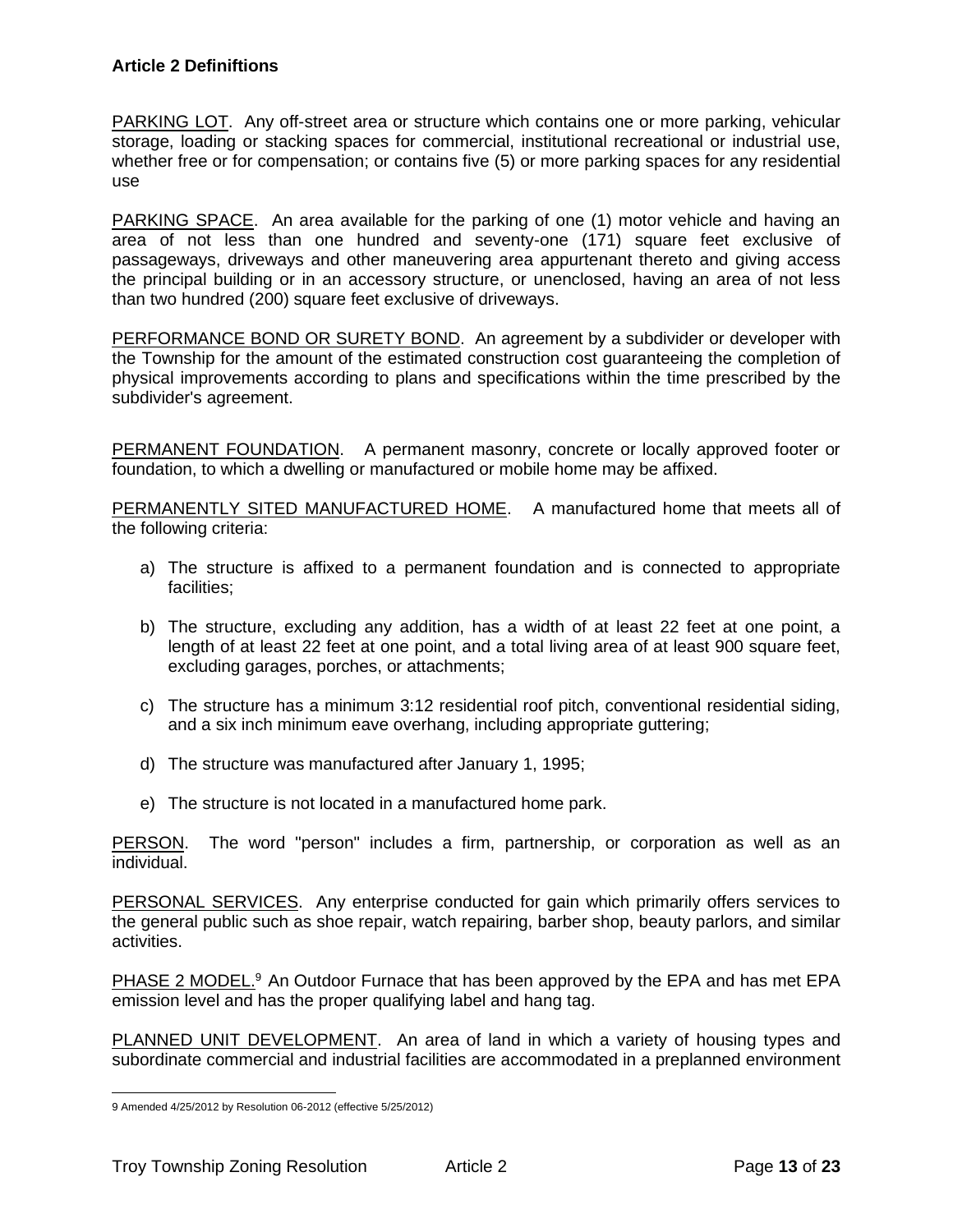under more flexible standards, such as lot sizes and setbacks, than those restrictions that would normally apply under these regulations.

PLANNING COMMISSION. Wherever Planning Commission or County Planning Commission is referred to, it shall be the Wood County Planning Commission.

PLANT CULTIVATION. The cultivation of crops, fruit trees, nursery stock, truck garden products and similar plant materials outside of structures, such as greenhouses.

PLAT. A map or drawing of a tract or parcel of land.

PLAT REQUIRED. When more than five (5) parcels are created from one parcel or a new road is dedicated.

PLATTING. Platting shall mean the platting for residential development in accordance with Wood County Subdivision Rules and Regulations.

POND. A body of water used to provide water for livestock, fish and wildlife, swimming, fire control, crop and orchard spraying, or personal water supply and aesthetic landscape water feature. A minimum pond size is 1/3 acre.

PORCH. Wherever mentioned is a roofed open area, projecting from the front, side or rear wall of a building.

PRINCIPAL SOLAR ENERGY SYSTEM (PSES).<sup>10</sup> An area of land or other area used for a solar collection system principally used to capture solar energy, convert it to electrical energy or thermal power and supply electrical or thermal power primarily for off-site use. Principal solar energy systems consist of one (1) or more free-standing ground or roof mounted solar collector devices, solar related equipment and other accessory structures and buildings including light reflectors, concentrators, and heat exchangers, substations, electrical infrastructure, transmission lines and other appurtenant structures.

PROFESSIONAL ACTIVITIES. Professional services provided by doctors, dentists, lawyers, architects and engineers.

PUBLIC NUISANCE. A nuisance that unreasonably interferes with a right that is common to the general public and not merely some particular person. A thing may be a nuisance in one place, which-is not so in another; therefore the situation or locality of the nuisance must be considered.

PUBLIC SERVICE FACILITIES. The erection, construction, alteration, operation or maintenance of a utility or service by a public utility, by a railroad, whether publicly or privately owned, or by a municipal or other governmental agency, including the furnishing of electrical, gas, rail transport, communication, public water, and sewage services. Though exempted from township zoning, this term refers to structures, buildings, transmission, distribution, or collection systems, which are used to provide and maintain public utilities. Uses include by not limited to railroad, electric, gas, water and sewer, and telephone systems and other uses which meet the definition of public utility under ORC 4905.03.

<sup>10</sup> Amended 3/24/2021 by Resolution 02-2021 (effective 4/23/2021)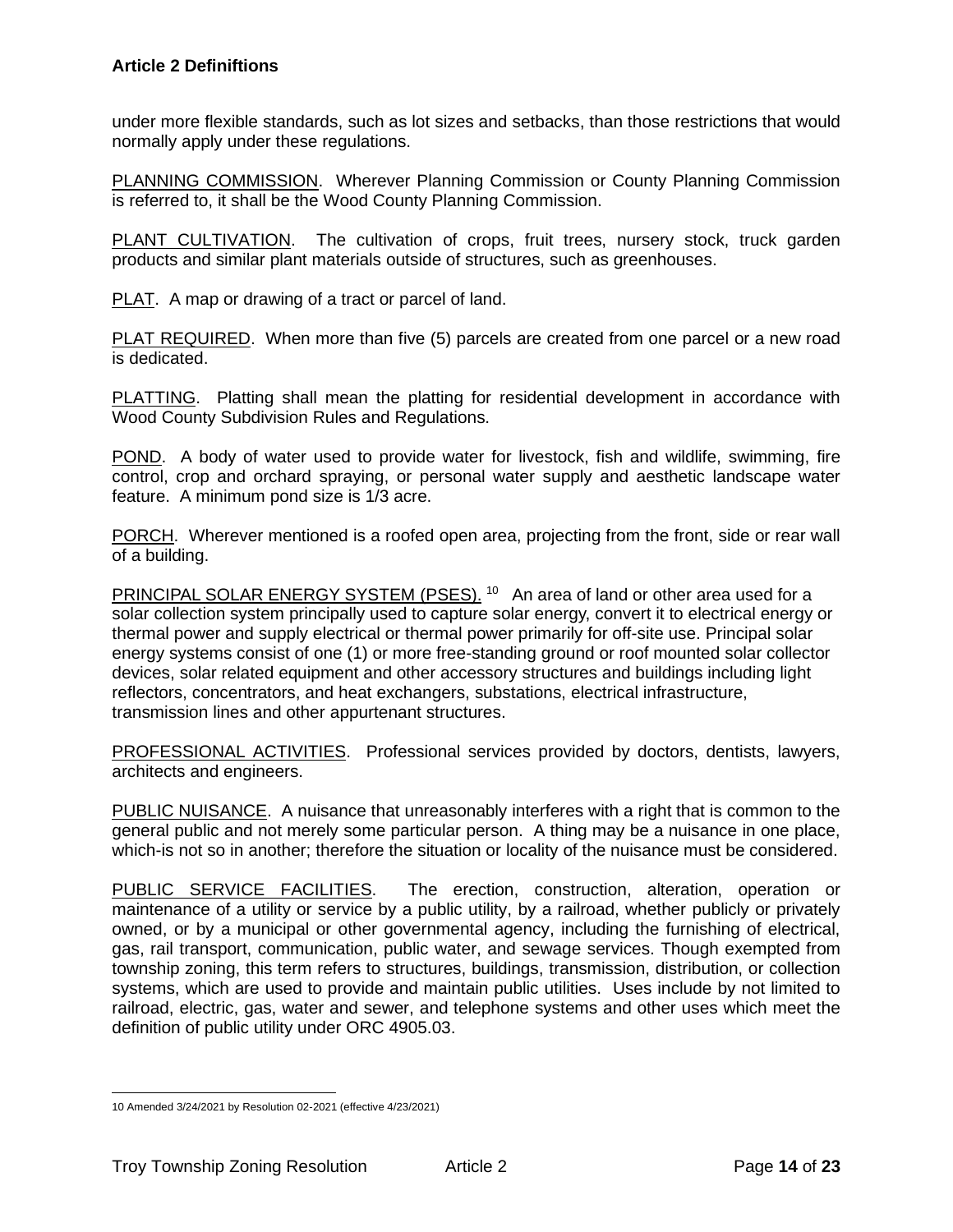PUBLIC USE(S). Public parks, schools and administrative, cultural and service buildings, police and fire stations, not including public land or buildings devoted solely to the storage and maintenance of equipment and materials.

QUARRY. Any land from which rock, stone, gravel, sand, earth or mineral is removed, or excavated for the purpose of disposition away from the immediate premises. However, this shall not include excavation necessary for the actual foundations of any building, structure or pond, for which a Zoning Permit has been issued.

RECREATION FACILITIES-COMMERCIAL. Recreational facilities open to the public, established and operated for a profit, including but not limited to commercial golf courses, golf driving ranges, swimming pools, ice skating rinks, riding stables, race tracks, amusement parks, carnivals and similar enterprises.

RECREATIONAL FACILITIES -- NON-COMMERCIAL. Private and semi-private recreational facilities which are not operated for commercial gain, including but not limited to private country clubs, riding clubs, golf courses and other private noncommercial recreation areas and facilities or recreation centers including private community swimming pools.

RECREATIONAL FACILITIES-RESTRICTED COMMERCIAL. Recreational facilities open to the public, established and operated for a profit and restricted to bowling alleys, swimming pools, ice skating rinks, miniature golf and similar recreation activities requiring limited land area.

RECREATION VEHICLE.<sup>11</sup> A vehicle designed to be used primarily for recreation purposes, including temporary sleeping quarters or cooking facilities, or a unit designed to be attached to a vehicle and used for such purposes, including self-propelled motor homes, pick-up campers, travel trailers and tent trailers.

RESEARCH ACTIVITIES. Research, development, and testing related to such fields as chemical pharmaceutical, medical, electrical, transportation, and engineering. All research, testing, and development shall be carried on within entirely enclosed buildings, and no noise, smoke, glare, vibration, or odor shall be detected outside said building.

RESIDENCE OR RESIDENTIAL. A "residence" or "residential" shall include a building, or any part of a building, which contains dwelling units for permanent occupancy. "Residences" therefore include all one-family and multi-family dwellings. However, "residences" do not include: transient accommodations, as in transient hotels, motels, tourist cabins, and trailer camps; and that part of a building which is used for any non-residential uses, except accessory uses for residences, in a building containing both residences and other uses; and institutional uses, as in rest homes, nursing homes, homes for the aged, orphanages and other institutional residential uses.

RESIDENTIAL FLOOR AREA. The area of a dwelling devoted to living purposes, including stairways, halls, and closets, but excluding porches and space used for a garage or carport.

RESTAURANT. A private or public eating establishment which provides for the preparation and serving of food.

<sup>11</sup> amended /12/2001 by Resolution 1-2001 (effective 3/14/2001); amended 8/8/2001 by Resolution 1-2001 (effective 9/9/2001)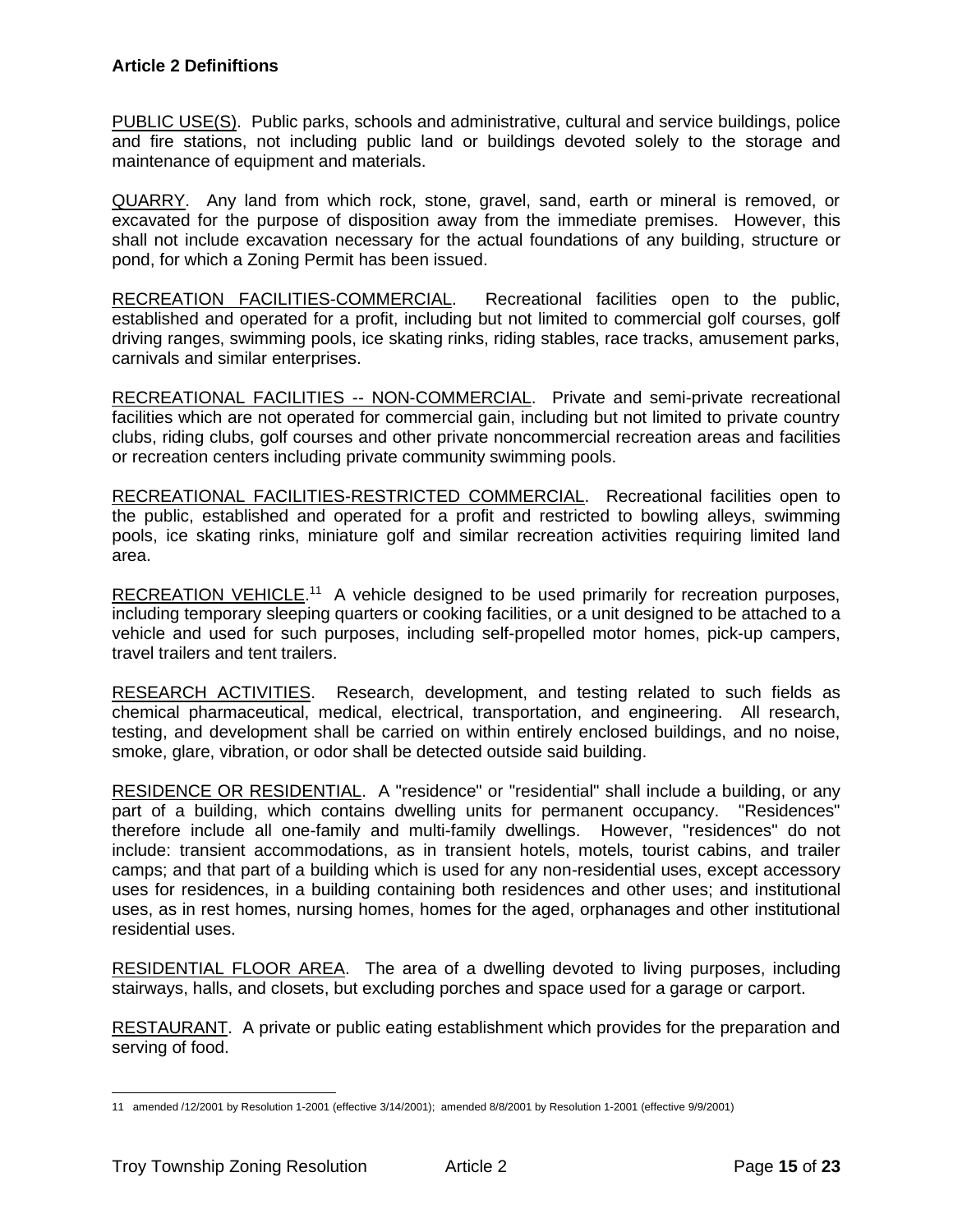REST HOME. A home which provides personal assistance to persons who, by reason of age, infirmity, are dependent upon the service of others.

RETAIL STORE. A store selling commodities, not processed on the premises, direct to the public.

RIGHT-OF-WAY. Land which is set aside for streets, alleys, easements, utilities or other physical improvements.

ROAD. Refer to Streets.

ROADSIDE STAND. A temporary structure designed or used for the display or sale of agricultural and related products.

SCHOOL BUS STORAGE FACILITY. Land, buildings and structures devoted primarily to the maintenance, storage and fueling of school busses, their equipment and material.

SELF SERVICE STORAGE FACILITY. Any real property designed and used for the purpose of renting or leasing individual storage spaces for the storage of personal property.

SEMI-PUBLIC USES. Churches, Sunday schools, parochial schools, colleges, hospitals and other institutions of an educational, religious, charitable or philanthropic nature. Services and facilities which are provided to the public that are privately owned and controlled. These might include but are not limited to churches, parochial schools, hospitals, and other educational, religious or philanthropic organizations and telecommunication facilities.

#### SERVIENT TENEMENT. See "Tenement, Servient."

SET BACK BUILDING LINE. Line perpendicular to the set back distance at the specified distance. A line established by zoning, platting or other legal means on a lot a specified distance from and parallel to the lot line to restrict the encroachment of buildings on the lot line.

SET BACK DISTANCE. The minimum horizontal distance between the road right of-way and the building line.

SEXUAL ACTIVITY. The non-obscene act, display, or depiction of any of the following activities as part or in connection with any of the uses of an establishment set forth in this Zoning Code:

- a) Casual touching of human genitals, pubic region, buttocks, or female breasts;
- b) Simulated human masturbation, cunnilingus, fellatio, sexual intercourse, or sodomy where the genitals cannot be seen.

SEXUAL ANATOMICAL AREAS. The showing of less than completely and opaquely covered human genitals, pubic region, vulva, buttocks, anus, anal cleft, or the lower portion of the female breast below the highest point of the areola, but not including any portion of the cleavage of the human female breast exhibited by a dress, blouse, skirt, leotard, bathing suit, or other wearing apparel provided the areola or nipple is not exposed in whole or in part.

SEXUAL EXCITEMENT. The condition of the human male or female genitals, when in a state of sexual stimulation or arousal.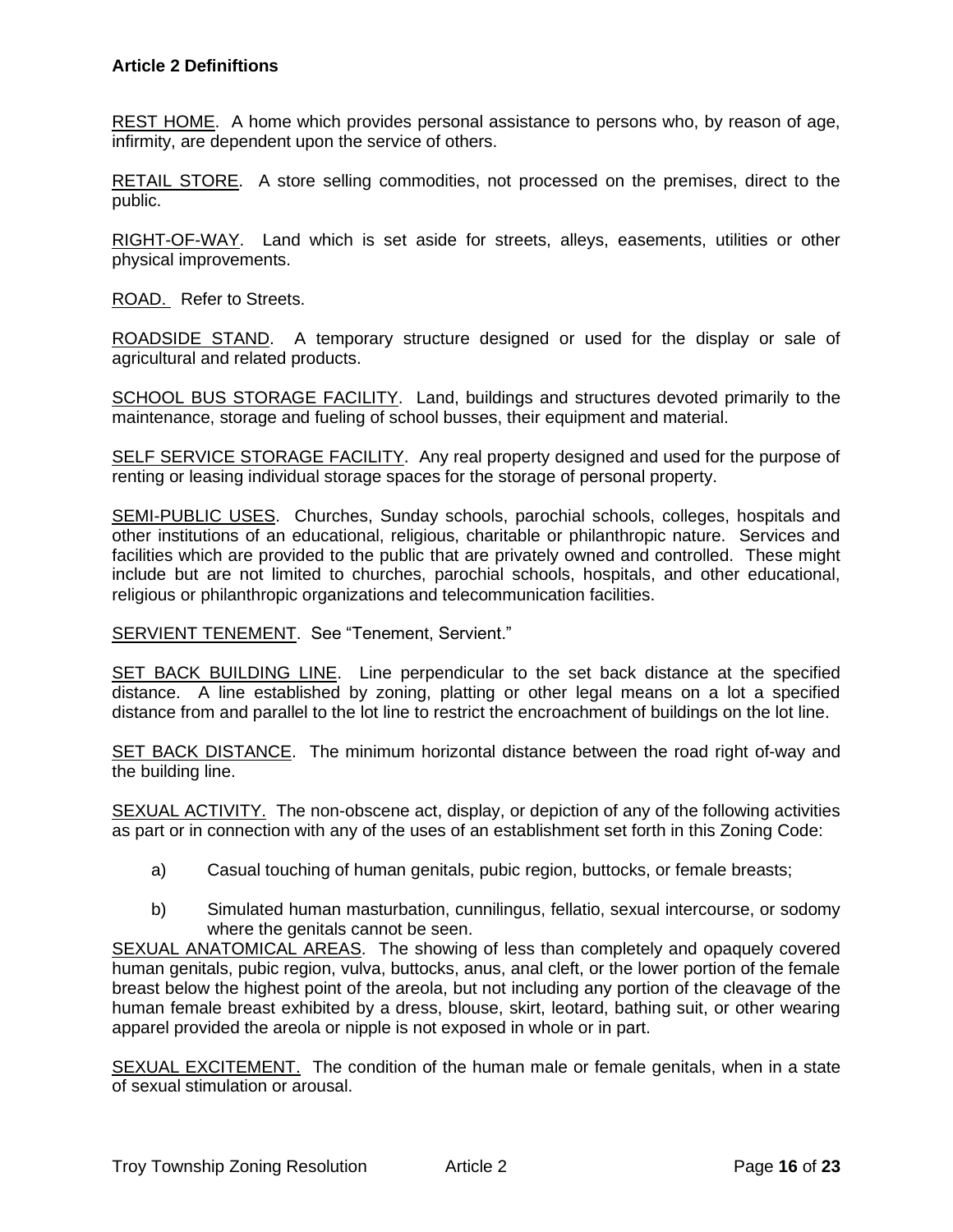SEXUALLY ORIENTED BUSINESS. An establishment having as its primary stock and trade material that is distinguished or characterized by its emphasis on sexually oriented material.

SEXUALLY ORIENTED CABARET / MOTION PICTURE THEATER. An auditorium, bar, concert hall, movie house, nightclub, restaurant, indoor or outdoor theater, or similar business establishment which, for any form of consideration, is regularly used or utilizes fifteen (15) percent or more of its total viewing time for presenting material distinguished or characterized by an emphasis on matter depicting, describing, or related to sexually oriented material as defined in this section in a seating area exceeding one hundred fifty (150) square feet. Entertainment or presentations may include on-site live performances, such as exhibitions, dance routines, gyrational choreography, strippers (male or female), female impersonators, lingerie modeling, or lingerie dancers; or other adult media including films, motion pictures, computer files or software, laser discs, video cassettes, DVD's, slides, and similar photographic reproductions or media.

SEXUALLY ORIENTED MATERIAL. Media, matter, visual representations, performances, or services distinguished or characterized by the emphasis on sexual anatomical areas or sexual activities. Such materials may include any one or more of the following: books, magazines, newspapers, periodicals, pamphlets, posters, prints, pictures, photographs, slides, transparencies, figures, images, descriptions, motion picture films, previews, trailers, video cassettes, compact discs, laser discs, DVDs, computer files or software, phonograph records, tapes, or other printed matter, visual representations, tangible devices or paraphernalia designed for use in connection with specified sexual activities, plays, shows, skits, dances, exhibitions, or any service capable of arousing prurient or scatological interests through sight, sound or touch.

SEXUALLY ORIENTED MEDIA / NOVELTY STORE. An establishment which utilizes fifteen (15) percent or more of its retail selling area for any form of consideration for the purpose of retail sale or rental, or display by coin or slug-operated, electronically, or electrically or mechanically controlled still or motion picture machines, projectors, or other image producing devices, or both; books, magazines, periodicals or other visual representations, films, tapes and cassettes, instruments, devices, or paraphernalia which are distinguished by their emphasis on sexually oriented materials, as defined herein.

SEXUALLY ORIENTED MOTEL. A hotel, motel, or similar business establishment that offers accommodation to the public for any form of consideration which provides patrons with closecircuit television transmissions, films, motion pictures, laser discs, videocassettes, DVDs, slides, or other photographic reproductions that are characterized by the depiction or description of sexually oriented materials; and which: a) Has a sign visible from the public right-of-way that advertises the availability of sexually oriented materials along with room rentals; or b) Offers a sleeping room for rent for a period of time that is less than ten (10) hours or allows a tenant or occupant of a sleeping room to sub-rent the room for a period of time that is less than ten (10) hours.

SEXUALLY ORIENTED MOTION PICTURE DRIVE-IN THEATER. An open air drive-in theater which is regularly used or utilizes fifteen (15) percent or more of its total viewing time, for presenting material distinguished or characterized by an emphasis on matter depicting, describing, or related to sexually oriented material as defined in this section.

SEXUALLY ORIENTED NUDE ENCOUNTER CENTERS. An establishment that for any form of consideration, offers activities or physical contact between male and female persons and/or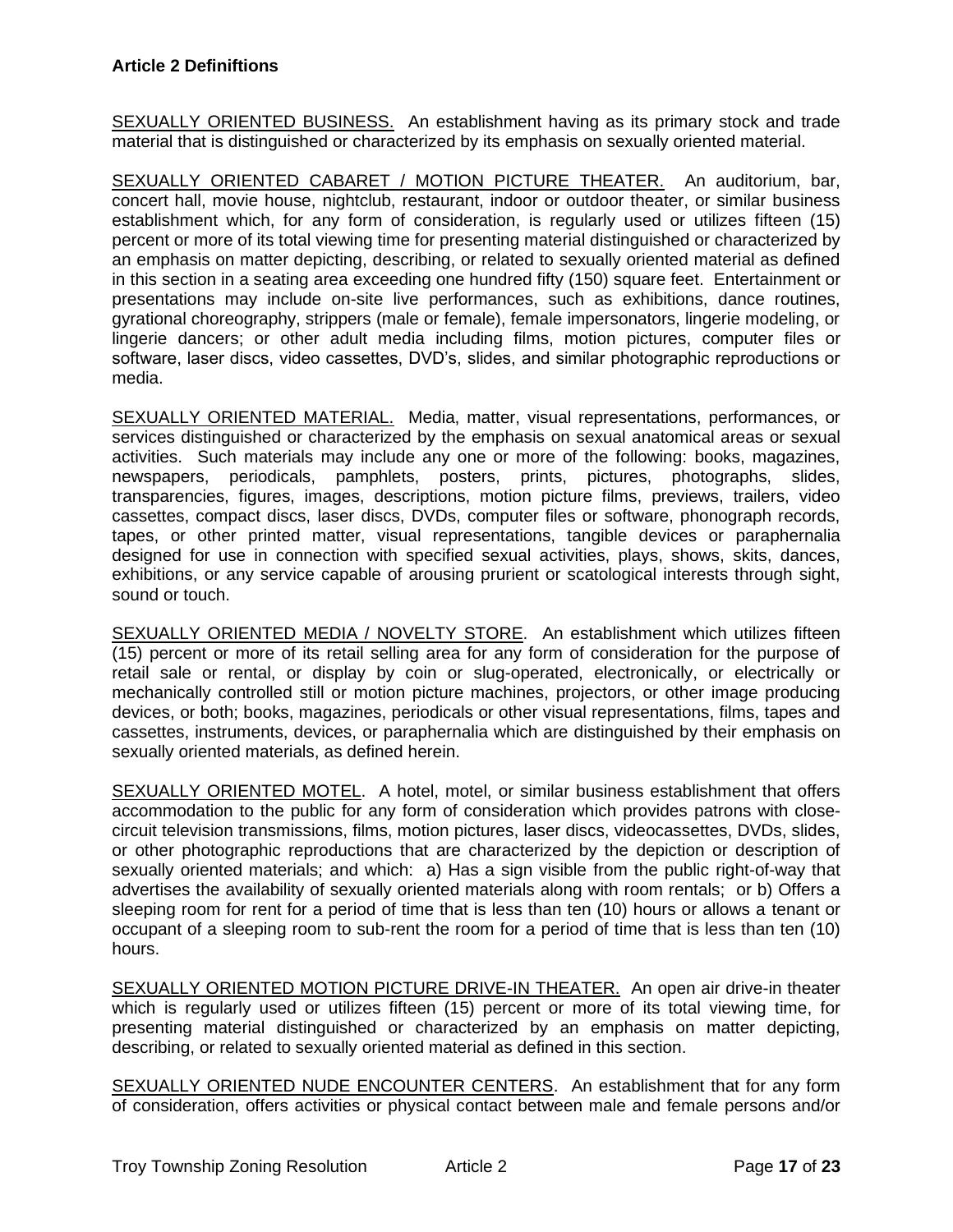persons of the same sex in a private or semi-private area when one or more of the persons displays or exhibits sexual anatomical areas or performs sexual activities, including wrestling or tumbling, lap dancing, body painting and sex therapy counseling for couples by a licensed.

SEXUALLY ORIENTED NUDE MODELING STUDIOS FOR PAINTING OR PHOTOGRAPHY. An establishment where a person who exhibits sexual anatomical areas is to be observed, sketched, drawn, painted, sculptured, photographed, or similarly depicted by other persons who pay money or any form of consideration. A Nude Model Studio shall not include a proprietary school licensed by the State of Ohio or a College, Community College, or University supported entirely or in part by public taxation, a private college or university that maintains and operates educational programs in which credits are transferable to a College, Community College, or University supported entirely or partly by taxation, or in a structure, provided such institution meets all of the following criteria: a) There is no sign visible from the exterior of the structure and no other advertising that indicates a person exhibiting specified sexual anatomical areas is available for viewing; and b) In order to participate in a class a student must enroll at least three days in advance of the class; and c) No more than one person exhibiting sexual anatomical areas as specified herein is on the premises at any one time.

SEXUALLY ORIENTED OBSCENE MATERIAL / OBSCENITY. Any sexually oriented material or performance that when considered as a whole and judged with reference to ordinary adults is "obscene" if it contains a series of displays or descriptions of sexual anatomy or activities, extreme or bizarre acts of violence, or bodily functions of elimination, the cumulative effect of which is a dominant tendency to appeal to prurient or scatological interest, when the appeal to such an interest is primarily for its own sake, or in a way that inspires disgust or revulsion in persons with ordinary sensibilities, or for commercial exploitation, rather than primarily for a genuine scientific, educational, sociological, moral, or artistic purpose. Obscene sexually oriented material shall include any of the following activities as part or in connection with any of the uses of an establishment set forth in this Zoning Code:

- a) Human male genitals, open female labia, or the female breast areola in a discernibly turgid state of sexual stimulation or arousal;
- b) Fondling, rubbing, penetration, or other erotic touching or display of human genitals, pubic region, buttock, anus, or female breasts;
- c) Actual sexual activity, normal or perverted, including human masturbation, the penetration of any orifice with a male penis or sex toy, sexual intercourse, sodomy, cunnilingus, fellatio, bestiality, or sadomasochistic activities or other extreme or bizarre violence, cruelty, or brutality used to arouse lust;
- d) Excretory functions, actual or simulated, including urination, defecation, ejaculation, or the aftermath of ejaculation.

SEXUALLY ORIENTED PARTICIPATORY STRIPTEASE LINGERIE MODELING. An establishment where a patron purchases an item of clothing worn by a model which is removed and delivered on the spot.

SEXUALLY ORIENTED SPAS SUCH AS MASSAGE PARLORS. An establishment not operated by medical professionals or licensed massage therapists which for a fee, tip, or other consideration advertises to furnish, offers to furnish, or furnishes as its primary business a massage, bath, sauna, exercise equipment, shower, or hot tub service, and which includes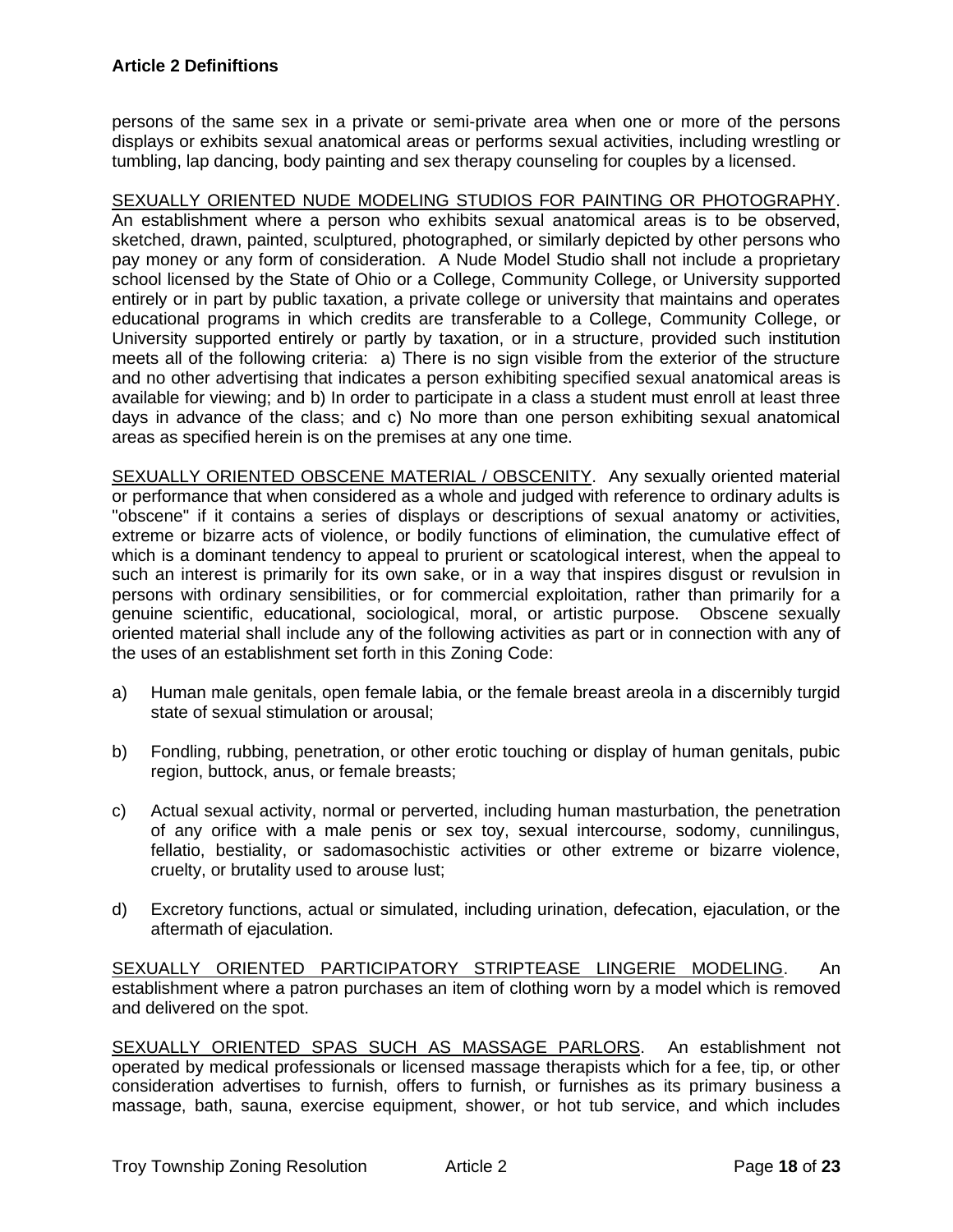sexually oriented material or engages in or offers to engage patrons in specified sexual activities, or activities commonly associated with a sexually oriented encounter center.

SEXUALLY ORIENTED TOUCHING AND ENCOUNTER BUSINESSES. Sexually oriented businesses that frequently, if not always, involve a form of prostitution which is illegal in Ohio. As specified in Section 6.14.02(b) (Prohibited Uses), such businesses include: "sexually oriented motels," "sexually oriented nude encounter centers", "sexually oriented nude modeling studios for painting or photography or "participatory striptease lingerie modeling," "sexually oriented spas such as massage parlors not operated by medical professionals or certified massage therapists," and "sexually oriented viewing booths."

SEXUALLY ORIENTED VIEWING BOOTHS. Any booth, cubicle, stall, or compartment less than or equal to one hundred fifty (150) square feet in area that is primarily designed, constructed, or used to hold or seat patrons therein, who are charged a fee or some other form of consideration for viewing sexually oriented materials, such as live entertainment, motion pictures or viewing publications by any photographic, electronic, magnetic, digital, or other means or media (including, but not limited to, film, video or magnetic tape, laser disc, CD-ROM, books, magazines, or periodicals).

SEWAGE DISPOSAL-COMBINED. An approved sewage disposal system which provides for a combined collection and disposal of sewage from a group of residential, commercial or industrial buildings.

SEWAGE DISPOSAL-INDIVIDUAL. A septic tank installation on an individual lot which utilizes an anaerobic bacteriological process for the elimination of solid wastes and provides for the proper and safe disposal of the effluent, subject to the approval of health or sanitation officials having jurisdiction.

SEWAGE DISPOSAL SYSTEM - ON-SITE. A septic tank installation on an individual lot which utilizes an anaerobic bacteriological process for the elimination of solid wastes and provides for the proper and safe disposal of the effluent, subject to the approval of health and sanitation officials having jurisdiction.

SIGN. Any structure or part thereof or any device attached to a structure or painted or represented on a structure on which lettered, figured, or pictorial matter is displayed or used for the purpose of bringing the subject matter to the attention of the public. Any device designed to inform or attract the attention of persons not on the premises on which the sign is located. A "sign" includes any billboard, but does not include any flag, badge, or insignia of any governmental agency or of any charitable, religious, educational, or similar organization.

SITE PLAN. A scaled drawing of a proposed project showing, among others, the location of property lines, building locations, drives, walkways, parking areas, fencing and screening, setbacks, and signs as required by this Resolution.

SLUDGE. A solid or near solid by-product of sewage treatment or industrial waste treatment.

SOCIAL ACTIVITIES. The use of land and buildings for clubs, fraternal organizations, veterans organizations and similar social purposes. This does not include such uses as credit unions or business offices.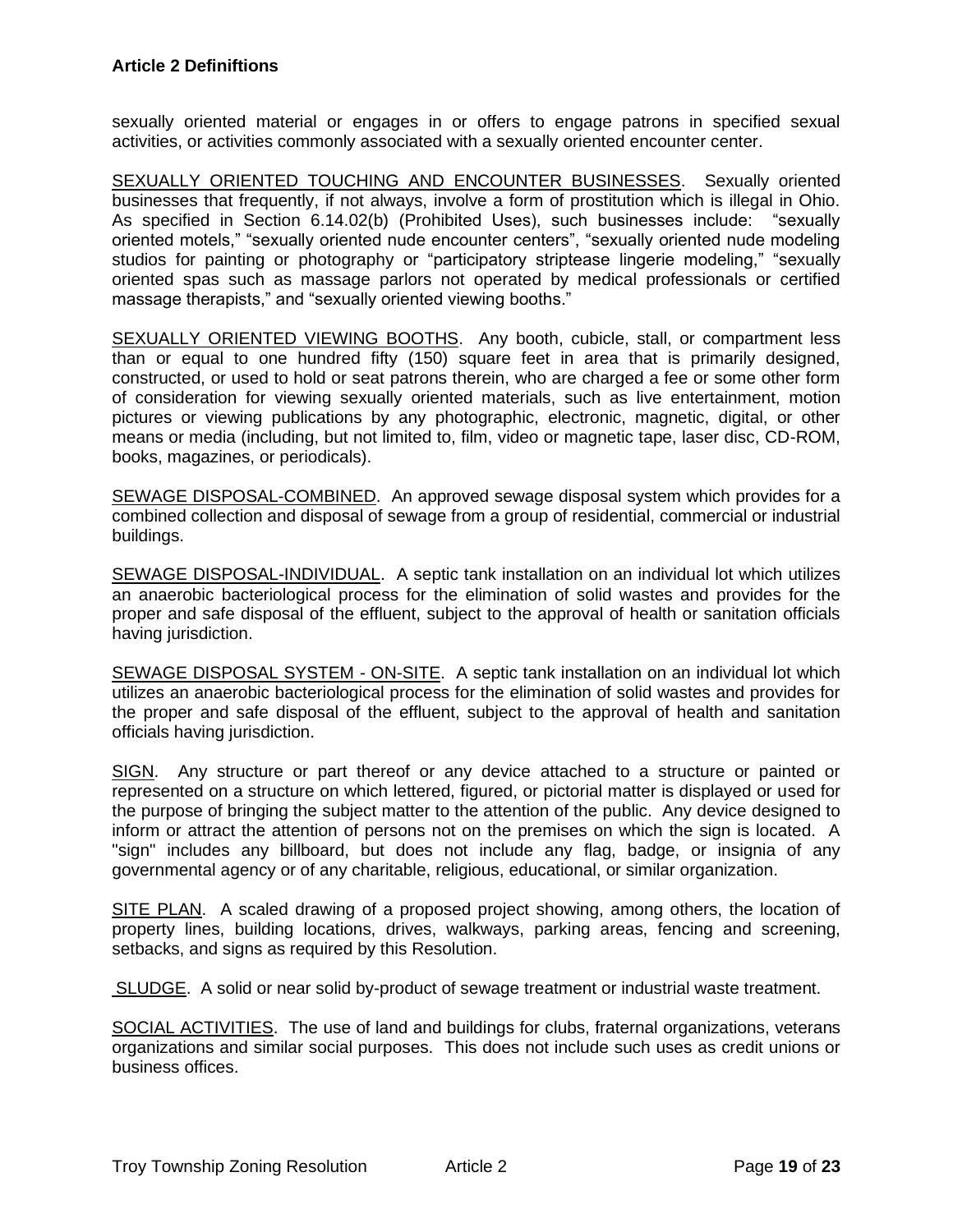SOLAR ARRAY.<sup>12</sup> A grouping of multiple solar modules with purpose of harvesting solar energy.

SOLAR CELL.<sup>13</sup> The smallest basic solar device with generates electricity when exposed to light.

SOLAR ENERGY. <sup>14</sup> Radiant energy (direct, diffuse and/or reflective) received from the sun.

SOLAR ENERGY RELATED EQUIPMENT. <sup>15</sup> Items including a solar photovoltaic cell, module, panel, or array, or solar hot air or water collector device panels, lines, pumps, batteries, mounting brackets, framing and possibly foundations or other structures used for or intended to be used for collection of solar energy.

SOLAR MODULE. <sup>16</sup> A grouping of solar cells with the purpose of harvesting solar energy.



SOLAR PANEL.<sup>17</sup> That part or portion of a solar energy system containing one or more receptive cells or modules, the purpose of which is to convert solar energy for use in heating or cooling, for water heating and/or for electricity.

SPECIALIZED ANIMAL RAISING AND CARE. The use of land and buildings for the raising and care of fur-bearing animals such as rabbits and domestic pets; and the stabling and care of horses, animal kennels, or birds of a similar nature.

STORY. That portion of a building, other than a cellar, included between the surface of any floor and the surface of the floor next above it, or if there be no floor above it, then the space between the floor and the ceiling next above it.

STORY, HALF. A story under a gable, hip or gambrel roof, the wall plates of which on at least two (2) opposite exterior walls are not more than four (4) feet above the floor of such story.

<sup>12</sup> Amended 3/24/2021 by Resolution 02-2021 (effective 4/23/2021)

<sup>13</sup> Amended 3/24/2021 by Resolution 02-2021 (effective 4/23/2021)

<sup>14</sup> Amended 3/24/2021 by Resolution 02-2021 (effective 4/23/2021)

<sup>15</sup> Amended 3/24/2021 by Resolution 02-2021 (effective 4/23/2021)

<sup>16</sup> Amended 3/24/2021 by Resolution 02-2021 (effective 4/23/2021)

<sup>17</sup> Amended 3/24/2021 by Resolution 02-2021 (effective 4/23/2021)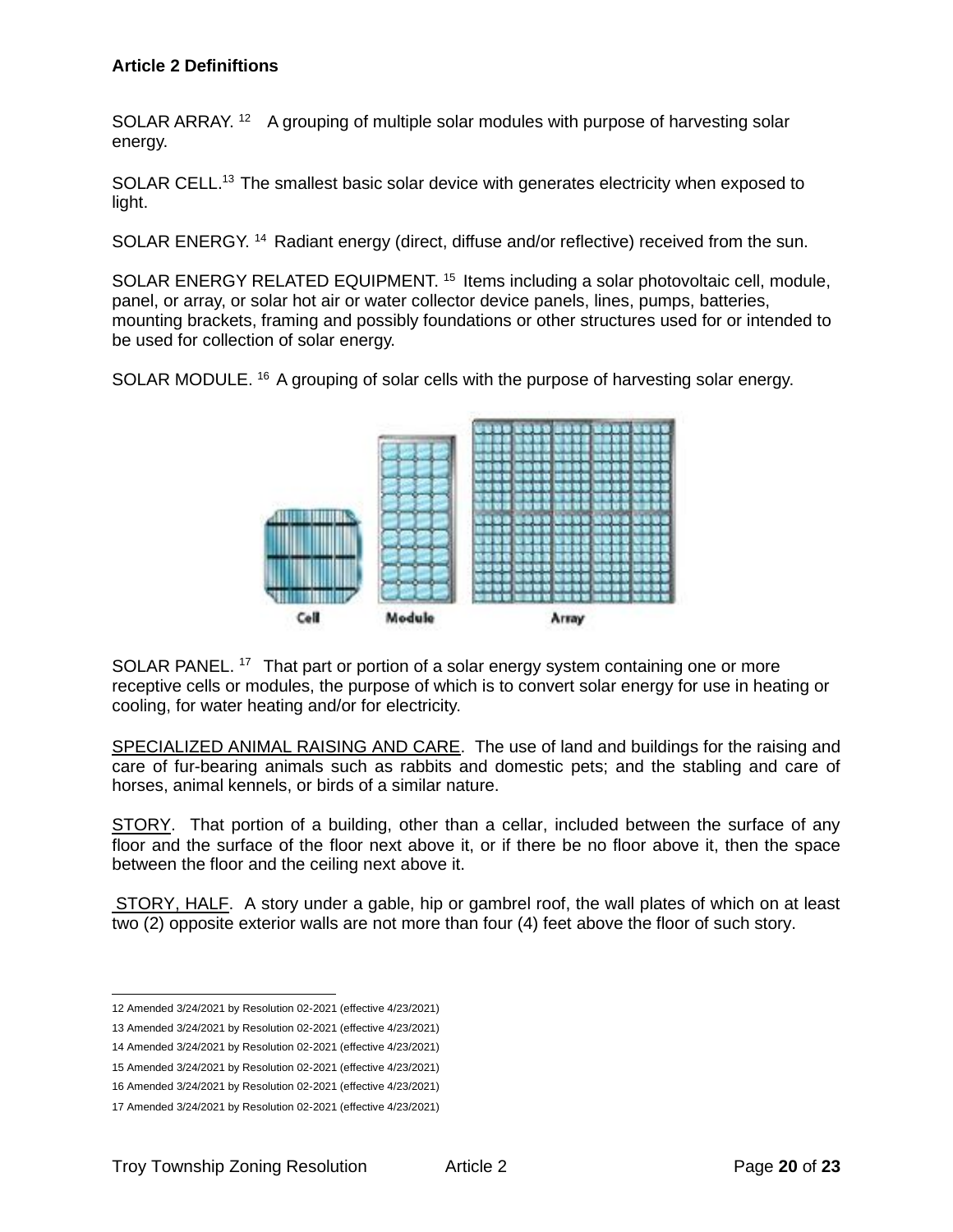STREET. A public or private thoroughfare thirty (30) feet or more in width, measured from the right-of-way lines. For the purposes of this Resolution, the word "street" shall include the words "road" and "highway" which affords the principal means of access to abutting property.

STREET GRADE. The officially established grade of the street upon which a lot fronts. If there is no officially established grade, the existing grade of the street at the midpoint of the lot shall be taken as the street grade.

STREET LINE, RIGHT-OF-WAY LINE. A dividing line separating a lot, tract or parcel of land.

STREET WIDTH. The horizontal distance between the side lines of a street, measured at right angles to the side lines.

STRUCTURE.<sup>18</sup> A structure or building is anything erected, constructed or reconstructed on a foundation or on posts, piles, blocks, skids, sills, or any other support elements whether such foundation, posts, piles, blocks, skids, sill, or other support elements are or are not permanently located in or attached to the soil.

STRUCTURAL ALTERATION/CHANGE. Any change in the supporting members of a building such as bearing walls or partitions, columns, beams, girders, and/or substantial changes in the roof or exterior walls, except for such repairs as may be required for the safety of the building; or any change to a building which alters the volume of the building by increasing or decreasing the footprint of the building. This does not include repainting, reroofing or the residing of the building's exterior.

SUBORDINATE STRUCTURE OR LAND USE. A secondary structure or land use established in conjunction with, clearly subservient to, and compatible with the principal permitted uses or structures authorized under zoning regulations applicable to the property.

SUPPLY YARDS. A commercial establishment storing and offering for sale building supplies, steel supplies, coal, heavy equipment, feet and grain, and similar goods.

SWIMMING POOL. An enclosure, temporary or permanent, above or below ground, containing water to be used for bathing, wading or swimming, which shall be able to contain 18 inches minimum depth of water.

TECHNICAL SERVICE. Any activity conducted for gain which renders technical service to residential, commercial and industrial consumers. Such services include but are not limited to: testing laboratories, construction trade offices and storage facilities, and wholesale suppliers of construction/building materials.

TENEMENT, DOMINANT. A zero lot line development adjoining property benefiting from a side yard easement.

TENEMENT, SERVIENT. A zero lot line development property providing a side yard easement.

TOURIST HOME. A building other than a hotel where lodging is provided and offered to the public for compensation for not more than twenty (20) individuals and open to transient guests.

<sup>18</sup> Amended 8/8/2001 by Resolution 01-2001 (effective 9/9/2001)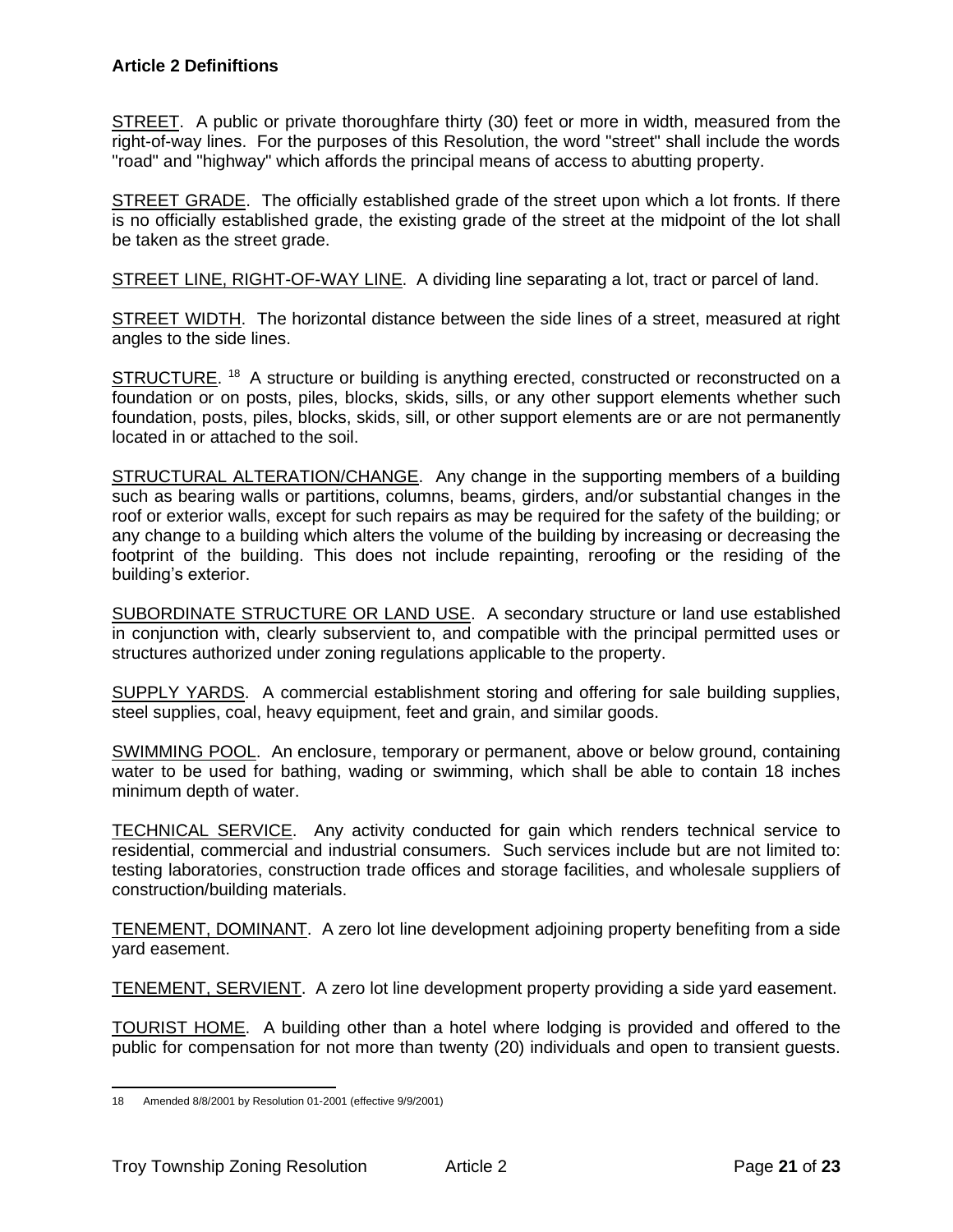A building where temporary lodging is offered to the public, for compensation, in no more than three rooms and for not more than six adults.

TOWNSHIP. Troy Township, Wood County, Ohio.

TOPLESS. The showing of a female breast with less than a complete opaque covering of any portion hereof below the top of the nipple.

TRANSPORTATION-FOR-HIRE. A business with not more than three commercial vehicles or trailers on a parcel of land.<sup>19</sup>

TRUCK STOP. A business which caters primarily to the needs of the trucking industry by offering fuel, dining facilities, gift shops, emergency repair, or similar type services.

TRUCKING TERMINAL. An area and structure designed and primarily used as a terminus of trucks for the purpose of hauling materials, where consignment property is loaded, unloaded, transferred or housed.

TRUSTEES, BOARD OF. The Board of Trustees of Troy Township, Wood County, Ohio.

TRAILERS, UTILITY. Any small trailer drawn by a motor vehicle used for the occasional transport of personal effects, camping equipment or boats.

USE. Any purpose for which buildings, other structures or land may be arranged, designed, intended, maintained or occupied.

USED CAR LOT. Any lot on which two (2) or more motor vehicles in operating condition are offered for sale or display to the public.

VARIANCE. A modification of the strict terms of the relevant regulations where such modification will not be contrary to the public interest and where owing to conditions peculiar to the property and not the result of the action of the applicant, a literal enforcement of the regulations would result in unnecessary and undue hardship.

VETERINARY ANIMAL HOSPITAL OR CLINIC. A place used for the care, grooming, diagnosis and treatment of sick, ailing, infirm, or injured animals, and those who are in need of medical or surgical attention and may include overnight accommodations on the premises for the treatment, observation and/or recuperation. It may also include boarding that is incidental to the primary activity.

WAREHOUSE. A building or structure used for the storage of goods, materials or equipment.

YARD. An open space at grade between a building and the adjoining lot lines unoccupied and unobstructed by any portion of a structure from the ground upward, except as otherwise provided herein. In measuring a yard for the purposes of determining the width of a side yard, the depth of a front yard or the depth of a rear yard, the minimum horizontal distance between the lot line and the principal building shall be used.

<sup>19</sup> Amended 10/28/2020 by Resolution 9-2020 (effective 11/27/2020)